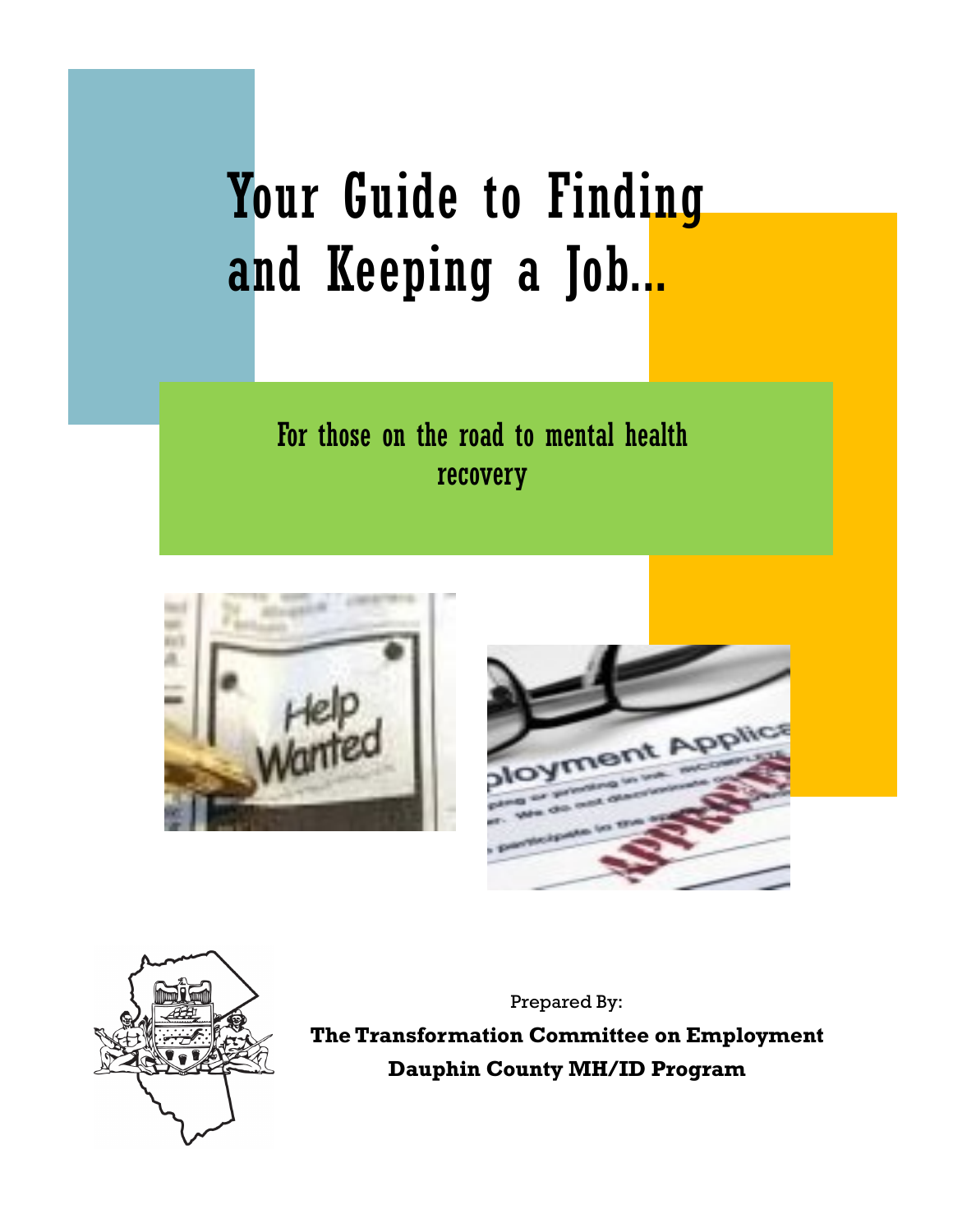

**Your Guide to Finding And Keeping a Job...**

| <b>Assessing My Employment Skills</b> |  |
|---------------------------------------|--|
|                                       |  |
|                                       |  |
|                                       |  |
|                                       |  |
|                                       |  |
|                                       |  |
|                                       |  |
|                                       |  |
|                                       |  |
|                                       |  |

2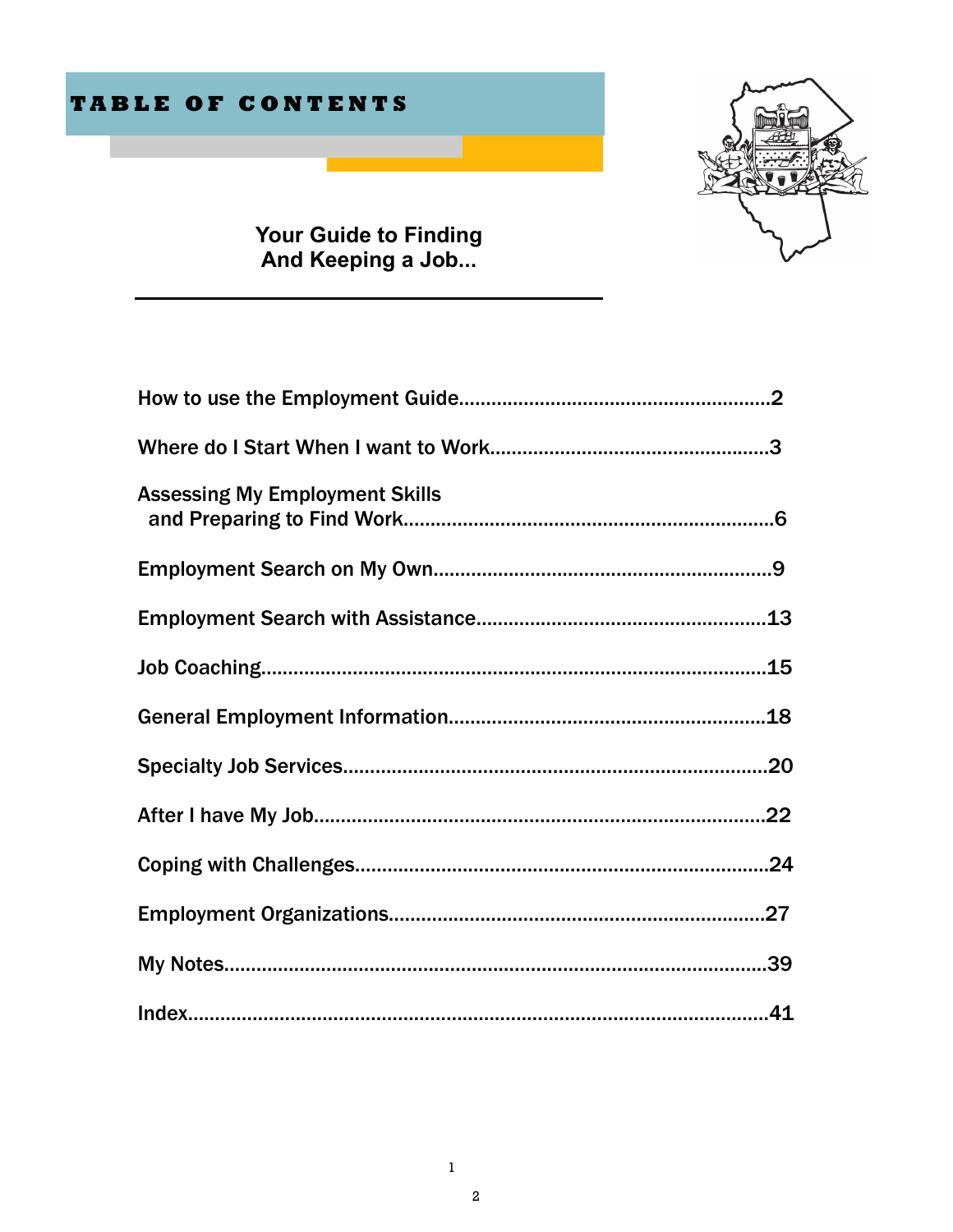# **How to use the employment guide**

Thank you for picking up this employment guide. It is set up to provide you with valuable guidance and support on your employment search. As you look through the book, you will find sections that focus on a specific part of the job search. Each section will provide you with tips and information that you will find helpful on your employment journey. At the end of each chapter you will find a name and phone number of the community agencies that offer assistance for that particular area.

The last chapter of the book lists all the community agencies that offer employment services and more details regarding all of their services. You will also find "My Notes" pages where you are able to document important information that will benefit you on your job search.

You can use the guide on your own or work with your case manager or peer support specialist. Make the guide your own and use it to best accomplish your employment goals.

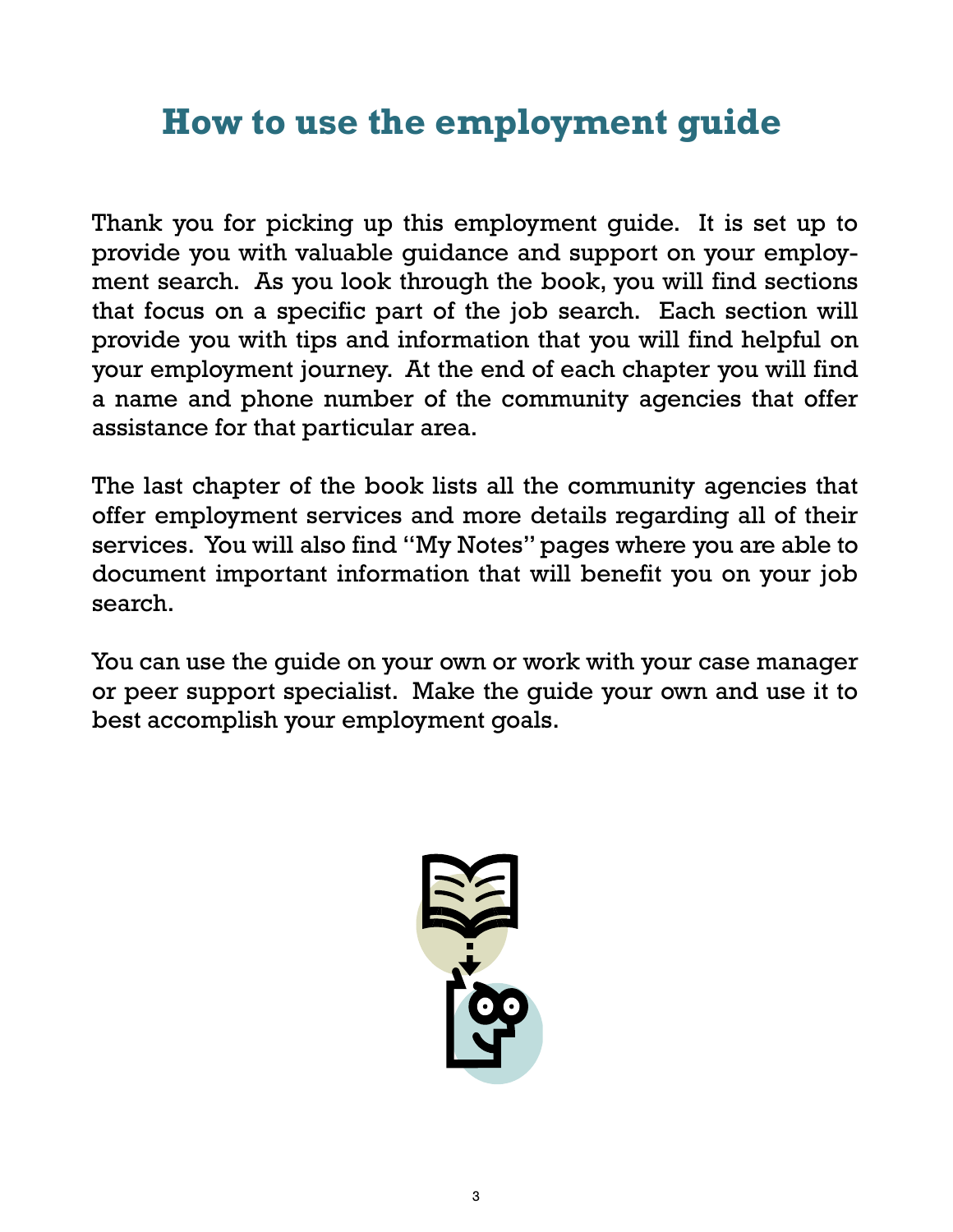# **Employment Tips:**



- Talk to family and friends about wanting to work and to get ideas.
- Talk with your team of Mental Health staff such as your case manager and/or therapist about work.
- Talk with your peer support specialist.
- Talk with residential staff and agency staff.
- Talk with other people you know with mental health challenges about their experiences with employment.
- Review the employment guide for ideas and resources.



# **Understand the Role of a Mental Health Case Manager**

A mental health case manager supports and assists you in identifying your strengths, needs, and interests. These are used to help you identify your goals and what you , your case manager, and the rest of your team, (including friends and family) need to do to help you move forward with your recovery. Case managers also help you in getting the supports, resources, and treatment you need to do well. They help you manage urgent or crisis situations. It is very important that you and your case manager work together in a positive, respectful, and collaborative manner. This will lead to the best possible results.

*Tips provided by Keystone Intensive Case Management*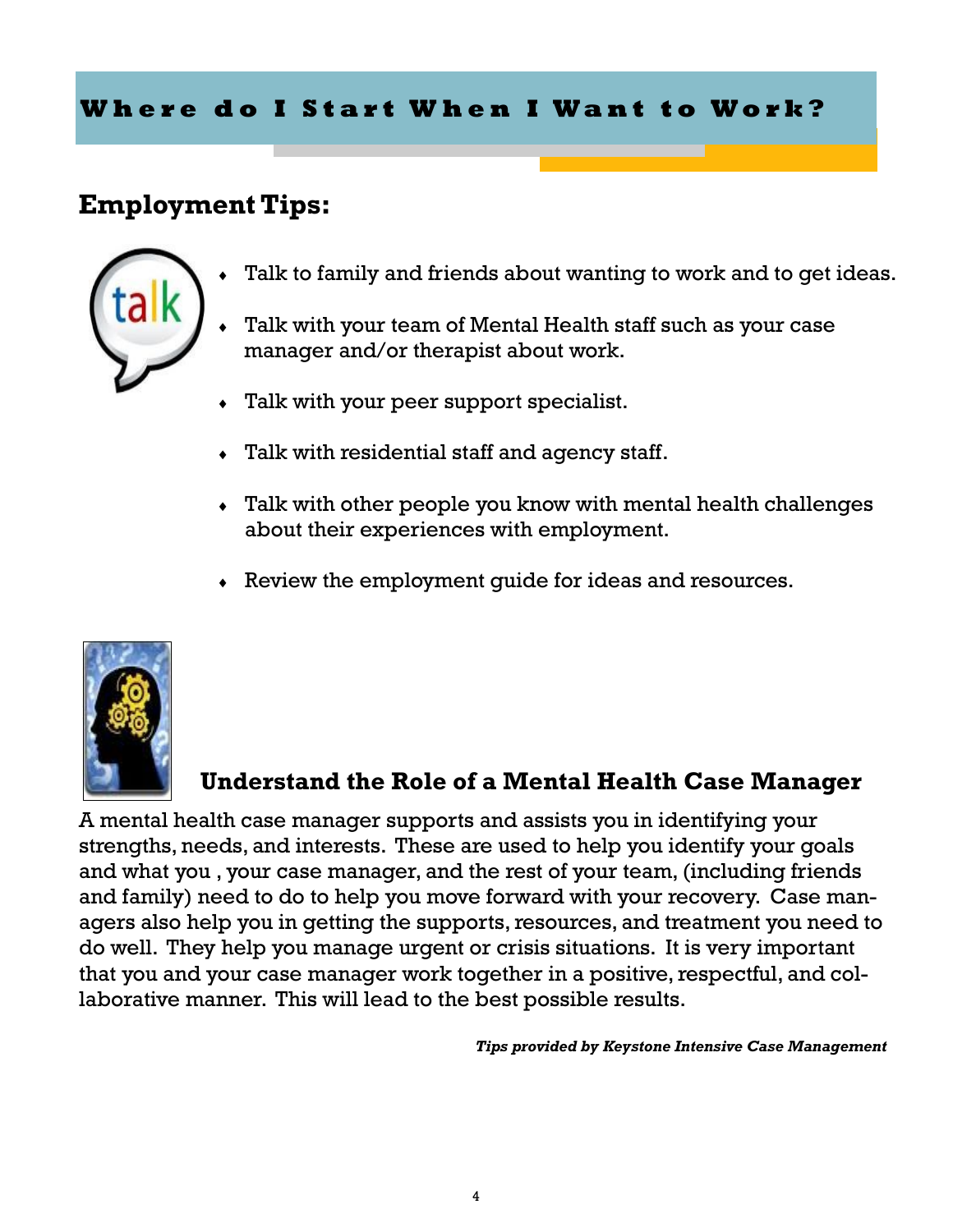

# **Disclosure Decisions to get the Job**

Every individual with a disability must choose whether to disclose (share) his/her disability with an employer. Primary factors to consider are whether accommodations will be needed on the job or whether the disability is visible or hidden. Remember if you choose to disclose your disability, you are protected from discrimination by federal laws.

#### **Three Steps in Disclosing a Disability:**

Determine **need** for disclosure.

Decide **when** to disclose.

Choose **how** to disclose.

#### **Practice Preparation on how and when to Disclose:**

\_\_\_\_\_\_\_\_\_\_\_\_\_\_\_\_\_\_\_\_\_\_\_\_\_\_\_\_\_\_\_\_\_\_\_\_\_\_\_\_\_\_\_\_\_\_\_\_\_\_\_\_\_\_\_\_\_\_\_\_\_\_\_\_\_\_\_\_\_\_\_\_\_\_\_\_\_\_\_\_\_\_ \_\_\_\_\_\_\_\_\_\_\_\_\_\_\_\_\_\_\_\_\_\_\_\_\_\_\_\_\_\_\_\_\_\_\_\_\_\_\_\_\_\_\_\_\_\_\_\_\_\_\_\_\_\_\_\_\_\_\_\_\_\_\_\_\_\_\_\_\_\_\_\_\_\_\_\_\_\_\_\_\_\_

\_\_\_\_\_\_\_\_\_\_\_\_\_\_\_\_\_\_\_\_\_\_\_\_\_\_\_\_\_\_\_\_\_\_\_\_\_\_\_\_\_\_\_\_\_\_\_\_\_\_\_\_\_\_\_\_\_\_\_\_\_\_\_\_\_\_\_\_\_\_\_\_\_\_\_\_\_\_\_\_\_\_ \_\_\_\_\_\_\_\_\_\_\_\_\_\_\_\_\_\_\_\_\_\_\_\_\_\_\_\_\_\_\_\_\_\_\_\_\_\_\_\_\_\_\_\_\_\_\_\_\_\_\_\_\_\_\_\_\_\_\_\_\_\_\_\_\_\_\_\_\_\_\_\_\_\_\_\_\_\_\_\_\_\_

List the reasons you **need** to disclose:

Write a few phrases telling your employer about your disability:

List the reason why you choose **not** to disclose:

Make the decision whether or not to disclose **each time** you apply for a job.

 $\_$  , and the set of the set of the set of the set of the set of the set of the set of the set of the set of the set of the set of the set of the set of the set of the set of the set of the set of the set of the set of th \_\_\_\_\_\_\_\_\_\_\_\_\_\_\_\_\_\_\_\_\_\_\_\_\_\_\_\_\_\_\_\_\_\_\_\_\_\_\_\_\_\_\_\_\_\_\_\_\_\_\_\_\_\_\_\_\_\_\_\_\_\_\_\_\_\_\_\_\_\_\_\_\_\_\_\_\_\_\_\_\_\_

Effective disclosure can establish a positive working relationship with your employer. Practicing with a close friend, peer, family member or job coach can help increase your comfort level and skills.

#### **Website Resources on Disability Disclosure:**

Job Accommodation Network (JAN) www.jan.wvu.edu

ADA Your employment rights as an individual with a disability www.eeoc.gov/facts/ada18.html

US Department of Labor: Office of Disability [www.dol.gov/odep/pubs/fact/ydw.htm](http://www.dol.gov/odep/pubs/fact/ydw.htm)

What accommodations work on the job—psychiatric disabilities? www.bu.edu/cpr/reasaccom/employ-accom.html

Disclosure Decisions to get the Job www.transformation-center.org/…/resources/disclosures.html

> *Tips provided by Gateway Employment Services A Program o f Keystone Service Systems-Mental Health*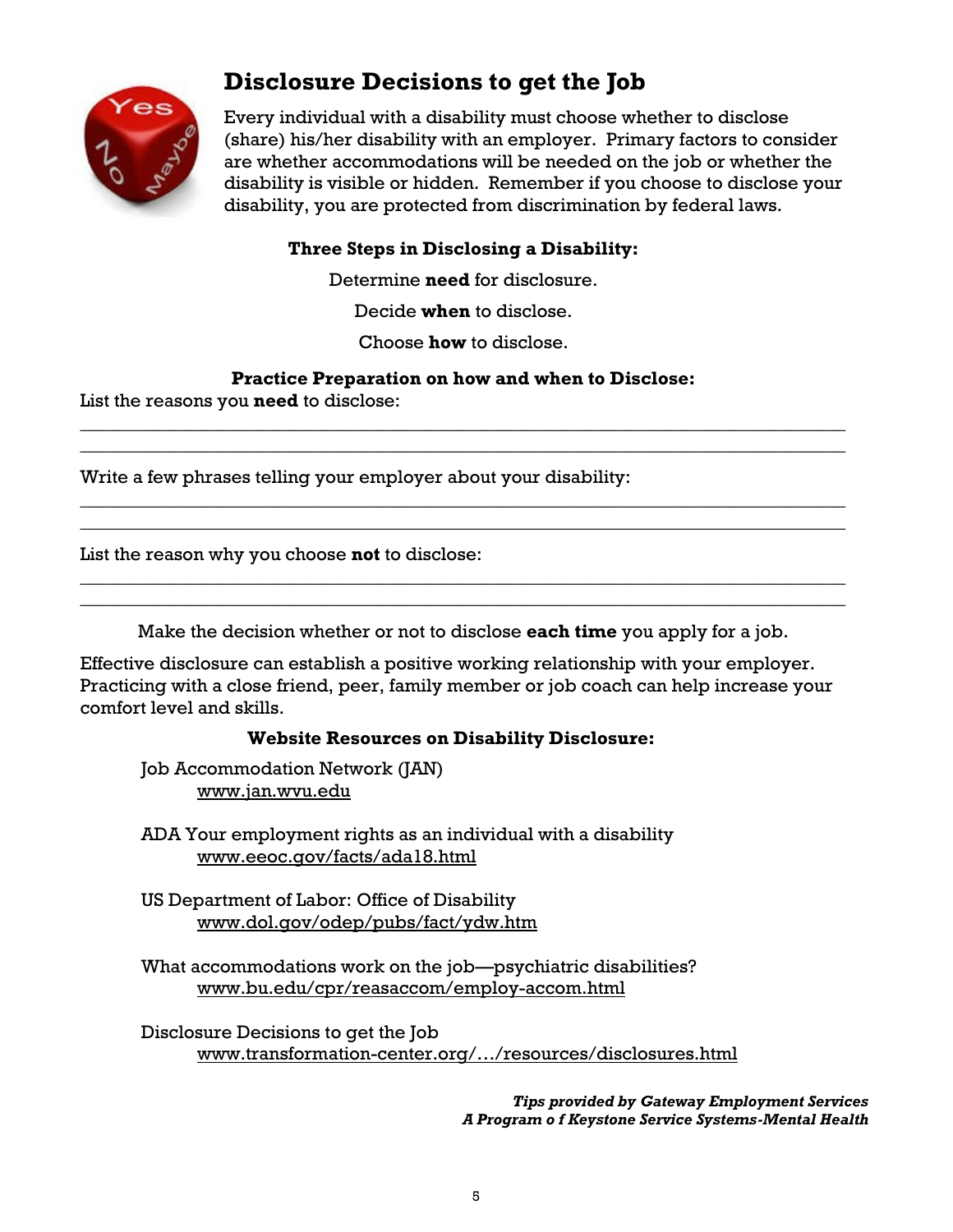# **"Where do I Start?" Resources:**

|                                                                       | Page |
|-----------------------------------------------------------------------|------|
| <b>CareerLink</b>                                                     |      |
| <b>Case Management Unit (CMU)</b>                                     |      |
| <b>Keystone Intensive Case Management (ICM)</b>                       |      |
| <b>NHS Capital Region Assertive Community Treatment</b><br>Team (ACT) |      |
|                                                                       |      |
| <b>State Office of Vocational Rehabilitation (OVR)</b>                |      |
| <b>Supported Employment, YWCA</b>                                     |      |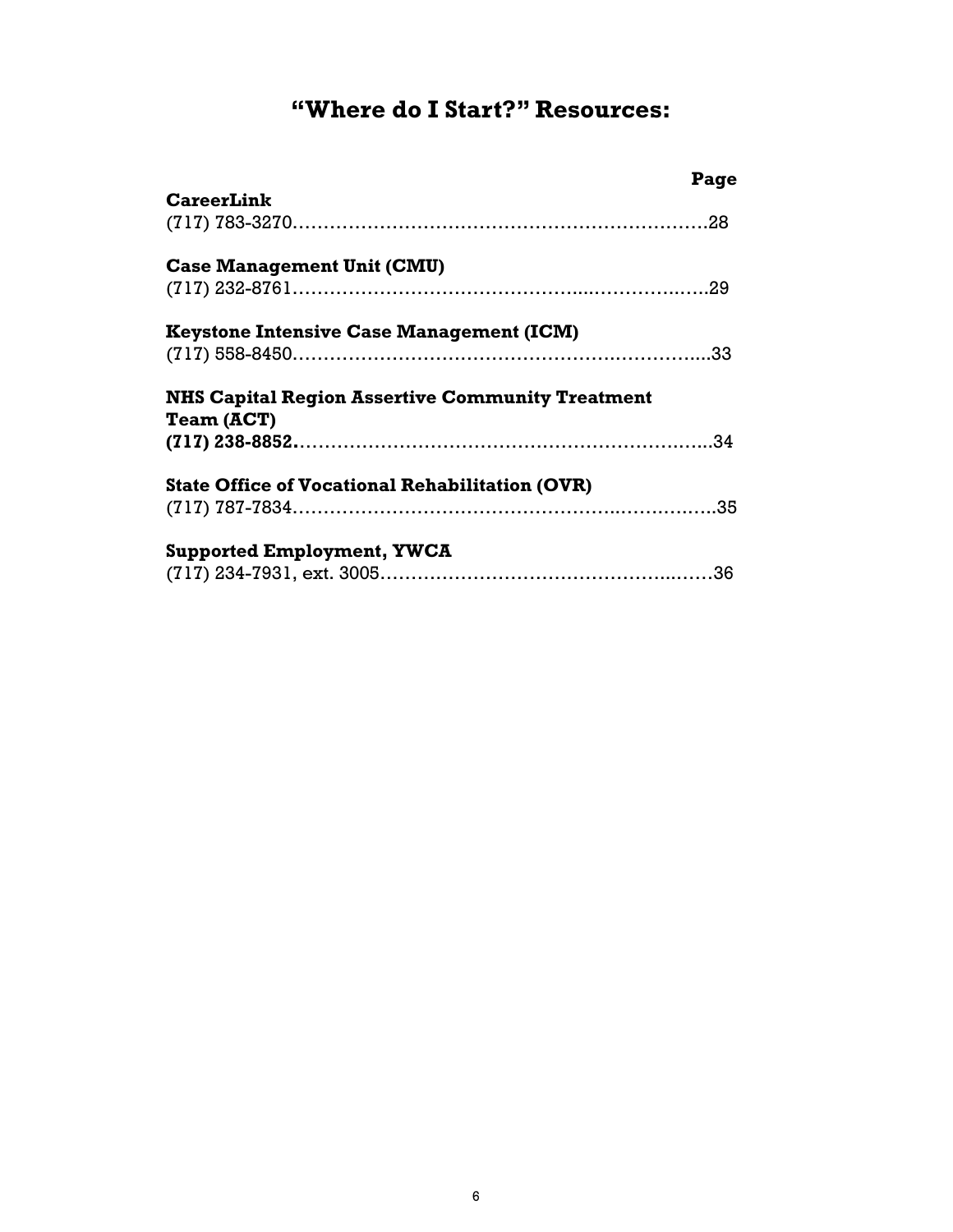#### **A s s e s s i n g M y S k i l l s a n d P r e p a r i n g f o r W o r k**

# Employment Tips:



When seeking employment, sometimes you are not confident with determining your skills on you own. There are community agencies that are able to assist you with determining your skills and guide you toward the best employment fit. Consider the agencies listed in this section if you want an assessment of your skills. Skill assessment is an optional activity.

#### **Resume Writing Tips**

- Choose a basic font that is easy to read.
- Include all contact information including address, phone numbers, and e-mail.
- $\bullet$  Include keywords that match the job description of the job you are applying for.
- Prioritize your resume content, listing the most current and relevant information first.
- If you have no work experience, include volunteer work you have done.
- $\bullet$  Highlight education, special skills, certifications, or awards that are relevant to the position you are applying for.
- Use a resume template. There are many templates online. Find one that is right for you.
- Have a list of references ready to go on a separate piece of paper, but do not include them on your resume.
- Print your resume on resume paper. It is a heavier stock and comes in different colors, which will make it stand out.
- When submitting your resume, include a cover letter which gives you another opportunity to tell the employer why you are the right person for the job. Use the same paper for your cover letter as you did for your resume. If the employer instructs you to email your resume, make sure to follow the submission instructions.

#### *Tips provided by The Jeremy Project*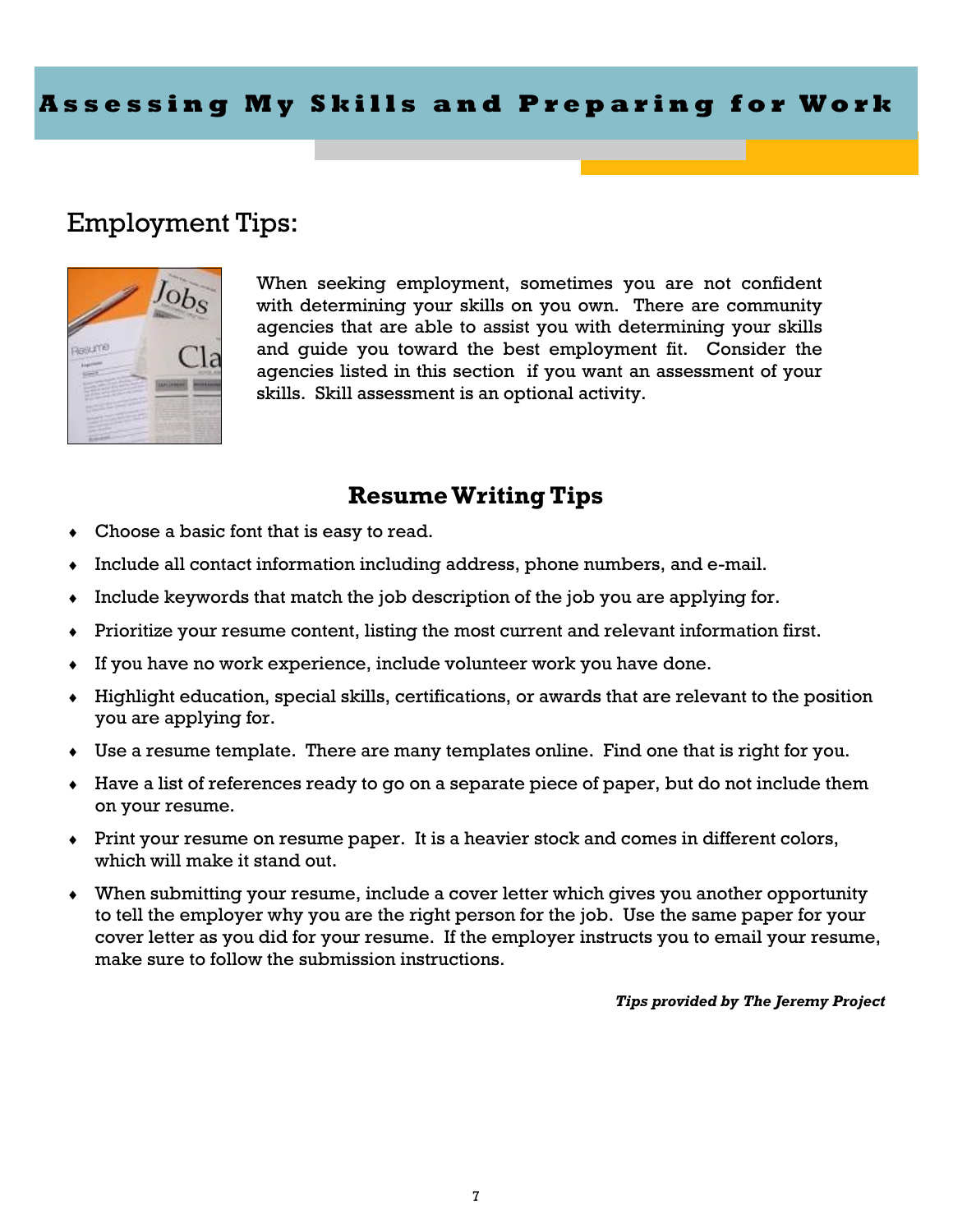

# **Bus Tips and Tricks**

- Be Prepared. Secure your Bus Schedule. Circle the departure and return times.
- Set your alarm clock and allow plenty of time to meet the bus.
- Locate your departure site, and dress for the weather.
- Place your bus pass in a secure location.
- If you have time between stops, locate a place where you can have a cold or hot drink.
- Be alert and watch out for your bus stop.
- Watch your step getting on and off the bus.
- When leaving your seat, check for any dropped or lost items, and take all of your belongings.
- Thank the driver when departing.

**Tips provided by Aurora Social Rehabilitation Services**



# **Employer Expectations**

- Dress properly and practice good grooming. Come to work every day on time.
- Make smart decisions and be cooperative.
- Follow directions. Take the lead and work hard.
- Concentrate on your work and care about the quality of your work.
- Read, write, and calculate well.
- Recognize problems and find solutions.
- Finish a job on time and do not sacrifice quality.
- $\bullet$  Be honest and dependable. Have a positive attitude.
- Communicate well and get along with other people, especially customers.

#### **Tips provided by the State Office of Vocational Rehabilitation (OVR)**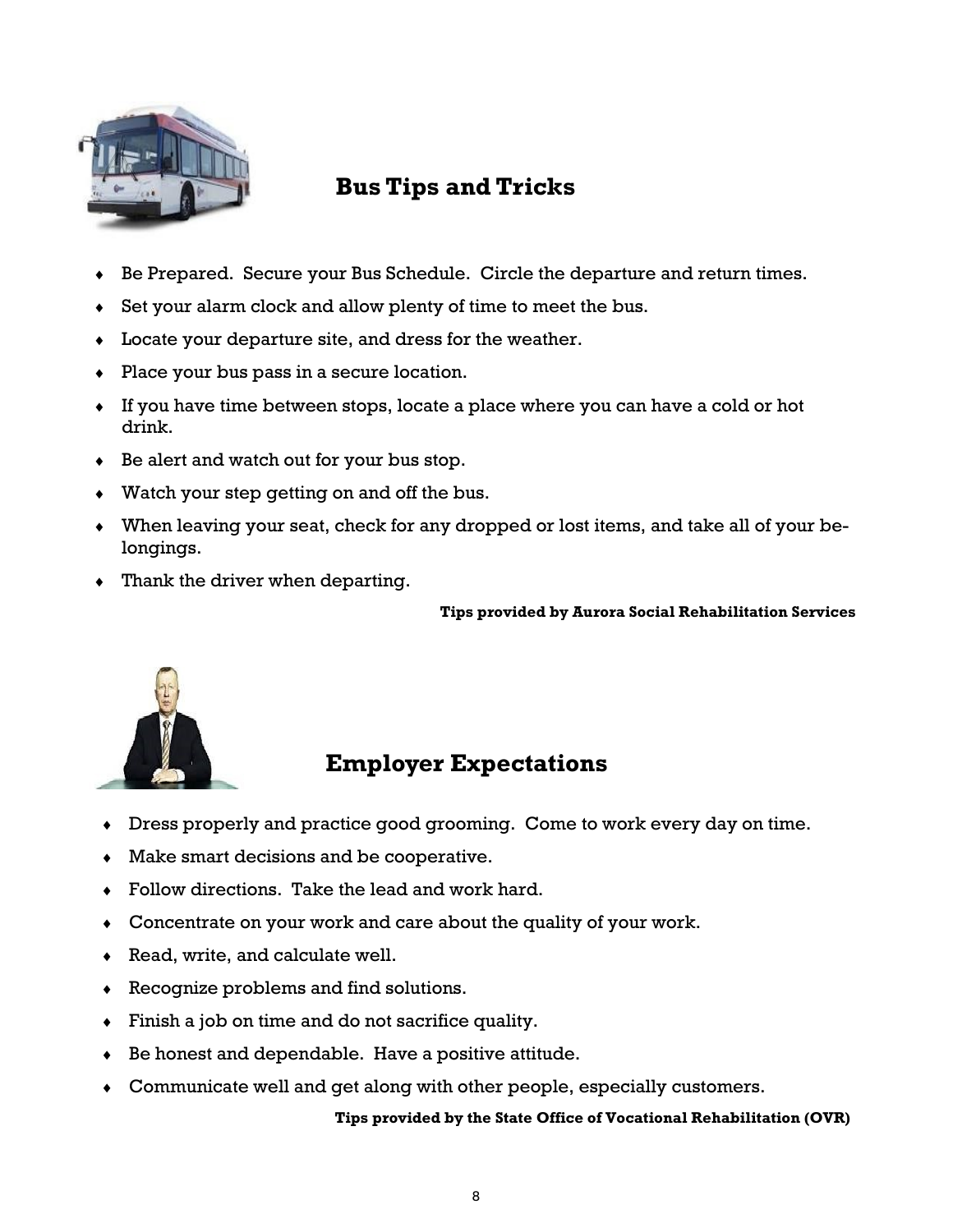# **"Assessing Skills and Preparing for Work" Resources:**

| Page                                                                                       |  |
|--------------------------------------------------------------------------------------------|--|
| <b>AHEDD</b><br>$(717) 731 - 5485 \text{ OR } 1 - 866 - 902 - 4333 \dots$                  |  |
| <b>CareerLink</b>                                                                          |  |
| <b>Center for Employment, Education, and Entrepreneurial</b><br><b>Development (CEEED)</b> |  |
|                                                                                            |  |
| <b>Central PA Supportive Services (CPSS)</b>                                               |  |
| Goodwill                                                                                   |  |
| <b>Keystone Gateway Employment Group</b>                                                   |  |
| <b>NHS Assertive Community Treatment Team (ACT)</b>                                        |  |
| <b>State Office of Vocational Rehabilitation (OVR)</b>                                     |  |
| <b>Supported Employment, YWCA</b>                                                          |  |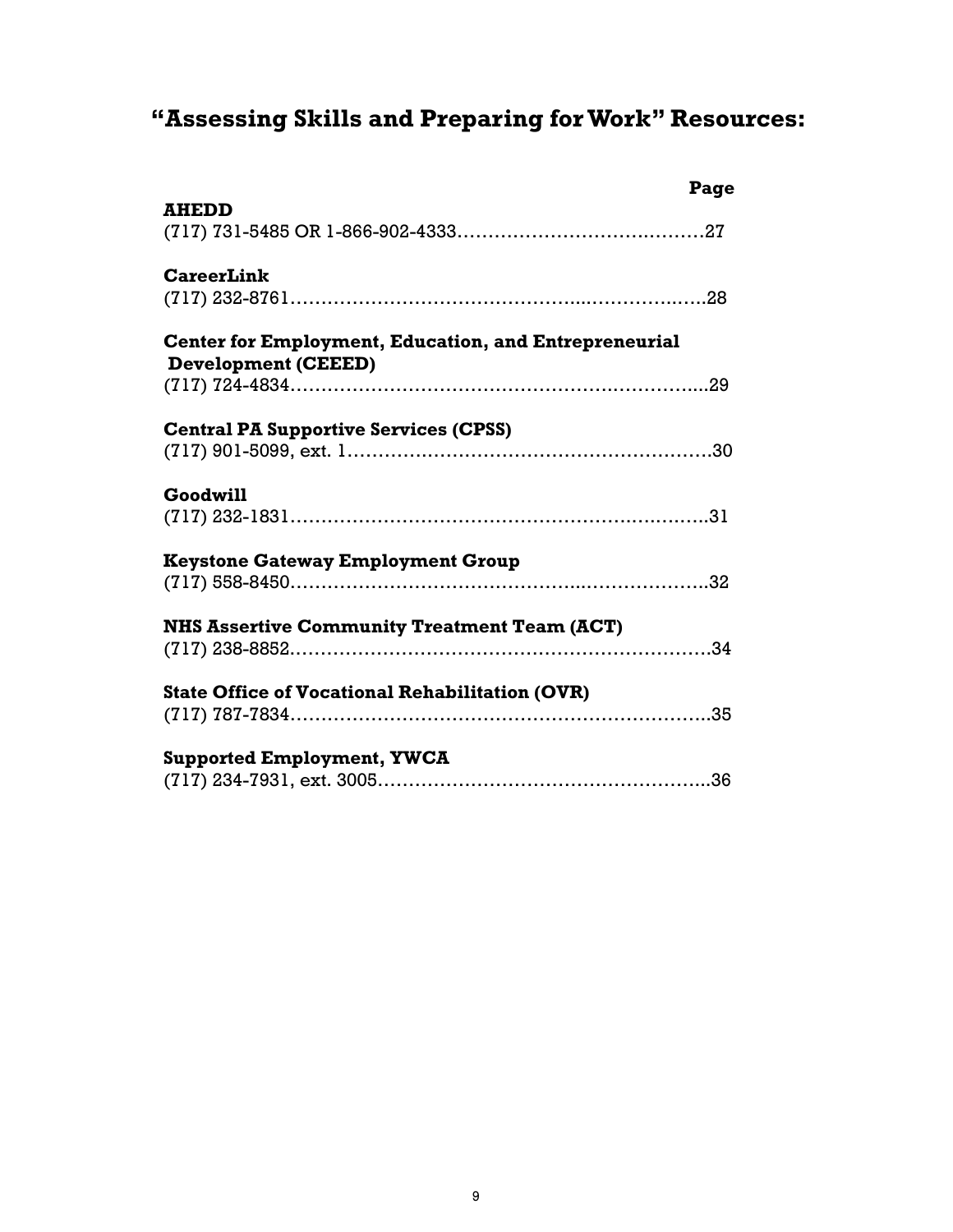# **Employment Tips:**



## **When Seeking Employment**

- Update your Resume.
- Practice Interviewing skills.
- Job search online and in person.
- Apply online and in person.
- Dress for success.
- Complete the entire application even if you have an attached resume.
- Network...ask family and close friends if they know of companies that are hiring.
- Do follow up calls and email, and send a thank you letter after the interview.
- Meet with your employment representative.
- Check transportation availability.
- Utilize social media networks.

#### *Tips provided by YWCA's Supported Employment*

#### **Practice Interview Questions**

- Tell me about yourself? (Try and hold response to two minutes)
- What do you know about our company?
- Why should we hire you?
- How would your friends describe you as a worker?
- What skills and qualifications that are essential in the position of \_\_\_\_\_\_\_\_\_\_\_\_\_\_\_\_\_\_\_ do you offer?
- What were the five most significant accomplishments in your career to date?
- What kind of supervisor do you work well with?
- What is the most important lesson that you have learned from your work experiences?
- What kind of hours would you like to work and can you be flexible with your work schedule?

*Tips provided by Gateway Employment Services A Program under Keystone Service Systems-Mental Health*

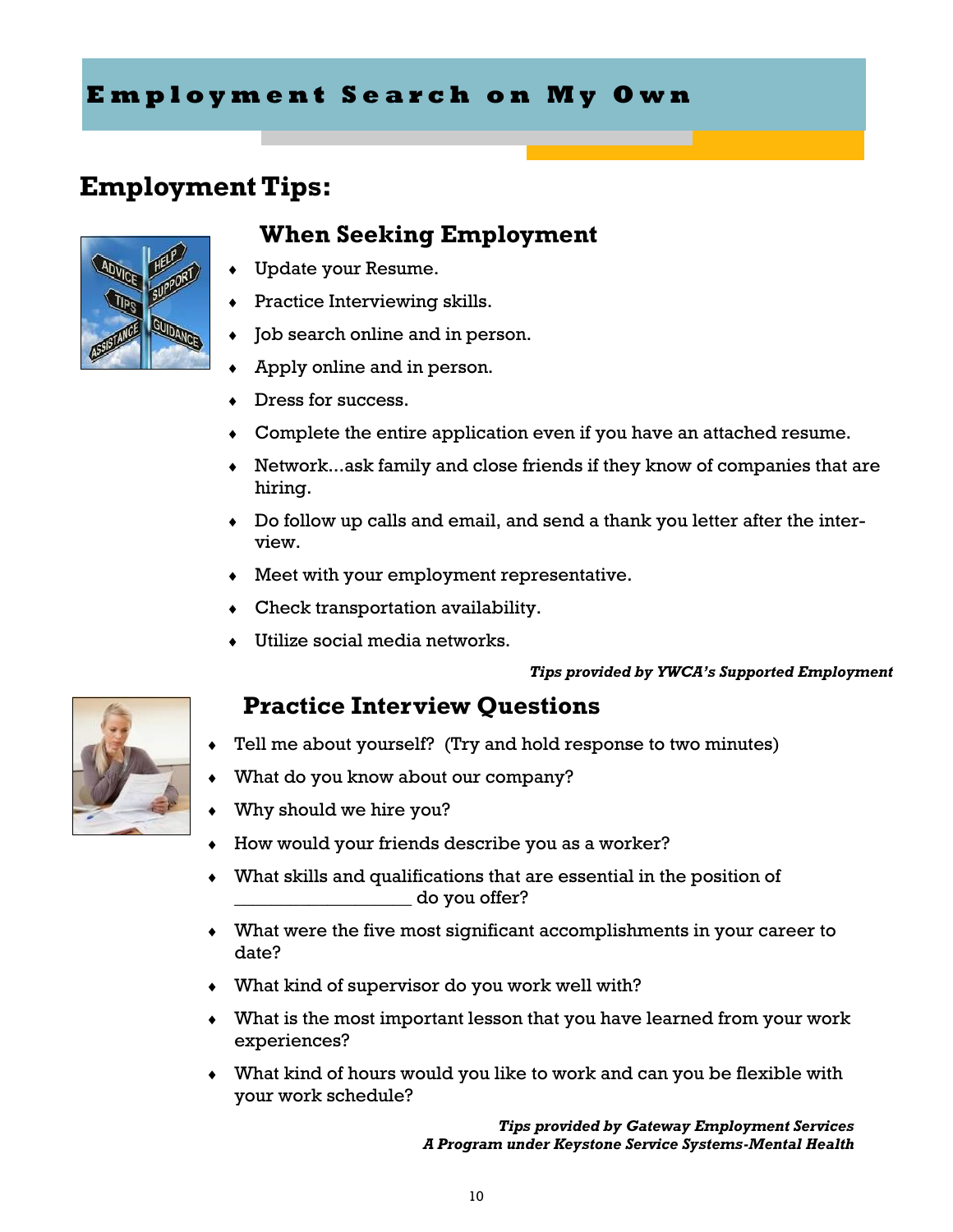

## **PREPARE for Interviews:**

# **P Plan ahead. Do a little homework.**

Be able to connect your work experience with the job you are applying for.

#### **R Role Play-Rehearse your answers.**

Write down and review answers to general questions employers want to know.

#### **E Eye Contact**

Maintain eye contact with interviewer: it shows you are self-confident.

#### **P Positive Outlook**

Avoid negative comments. Employers are looking for motivated and enthusiastic employees.

#### **A Adapt and listen for the Interviewer's question.**

Listen for the interviewer's style and question and then demonstrate how your skills address that question.

#### **R Relate**

Relate your achievements to the position and company you are applying to.

#### **E Encourage**

Encourage the interviewer to talk about the company and ask him questions about his or her expectations of employees, etc.

> *Tips provided by Gateway Employment Services A Program of Keystone Service Systems-Mental Health*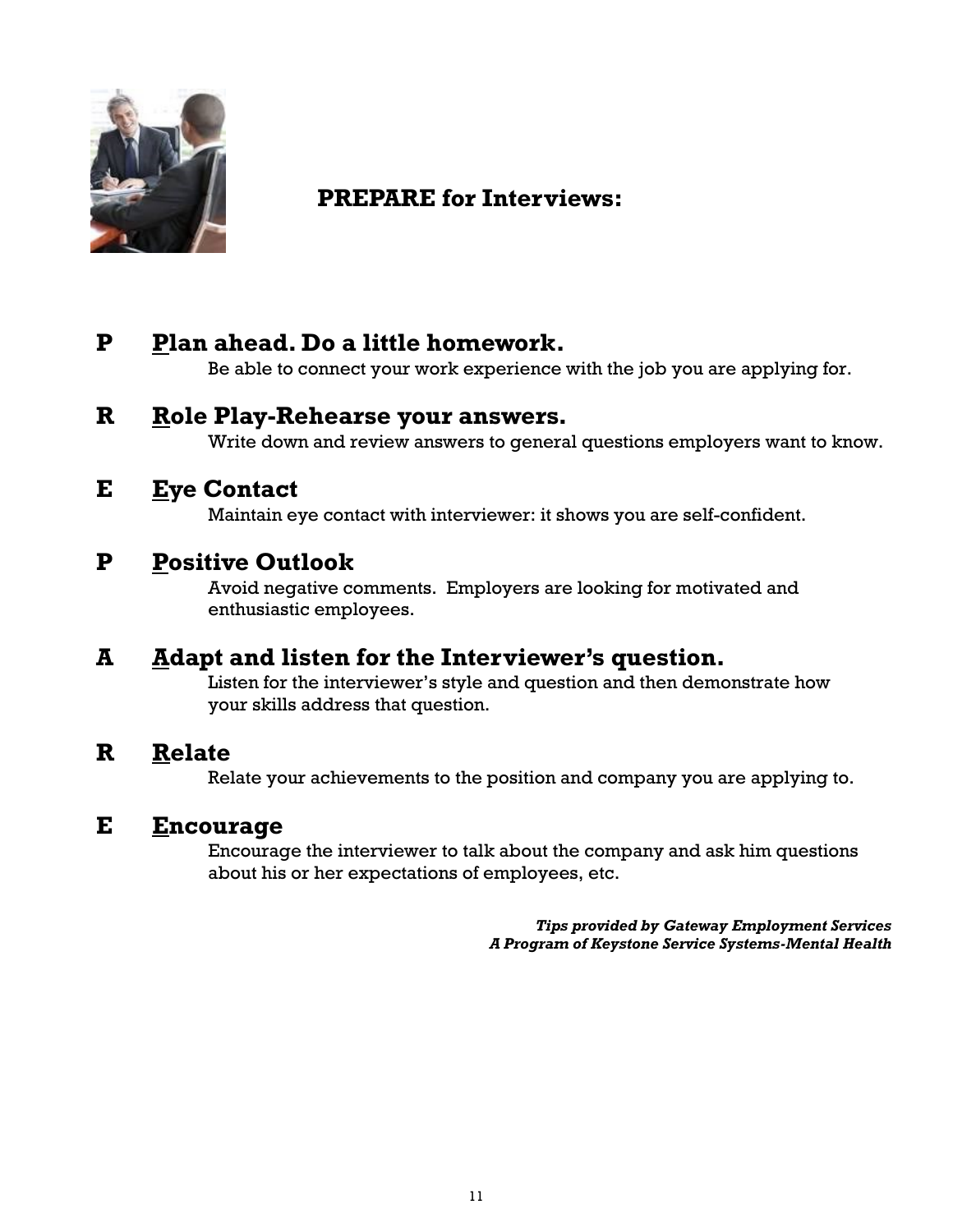## **Resources You Can Use**



You may be interested in seeking employment on your own. Listed are several resources for you to use when seeking employment on your own. Remember, if you start off looking for employment on your own and then change your mind, you can still contact the agencies listed throughout this guide for additional assistance .

- Visit your local library.
- Check out your local newspaper. Many times Sunday's paper has the largest listings of jobs.
- Try some of these websites:

| Craig's List:             | www.harrisburg.craigslist.org |
|---------------------------|-------------------------------|
| CareerBuilder:            | www.careerbuilder.com         |
| Federal Jobs:             | www.usajobs.gov               |
| Monster:                  | www.monster.com               |
| <b>Non-Civil Service:</b> | www.bse.state.pa.us           |
| Working in Harrisburg:    | www.workinginharrisburg.com   |
| Pennlive:                 | www.pennlive.com              |

#### **How to Navigate the above websites using your computer.**

- **1. Double-click on your internet icon to view the browser.**
- **2. Type in one of the above websites in the locator bar that is at the very top of your screen then press "enter" to load the page for viewing.**
- **3. Most webpages have menu bars at the top of their webpage. They also have a navigation bar on the left side of their page or on the right and sometimes both. These are called hyperlinks that will take you to another page. For example, you might see "Home", "About Us", "Services" and "Contact Us".**
- **4. Webpages sometimes have hyperlinks within a body of text. You can identify these hyperlinks by moving your mouse over a hyperlink and the arrow will change to a hand. Sometimes to make things easier, hyperlinks are underlined or a different color form the rest of the text.**
- **5. To go back to the previous page it is best to use the back arrow at the very top left of your screen. If a new window opened you can click on the red X at the right top of your screen.**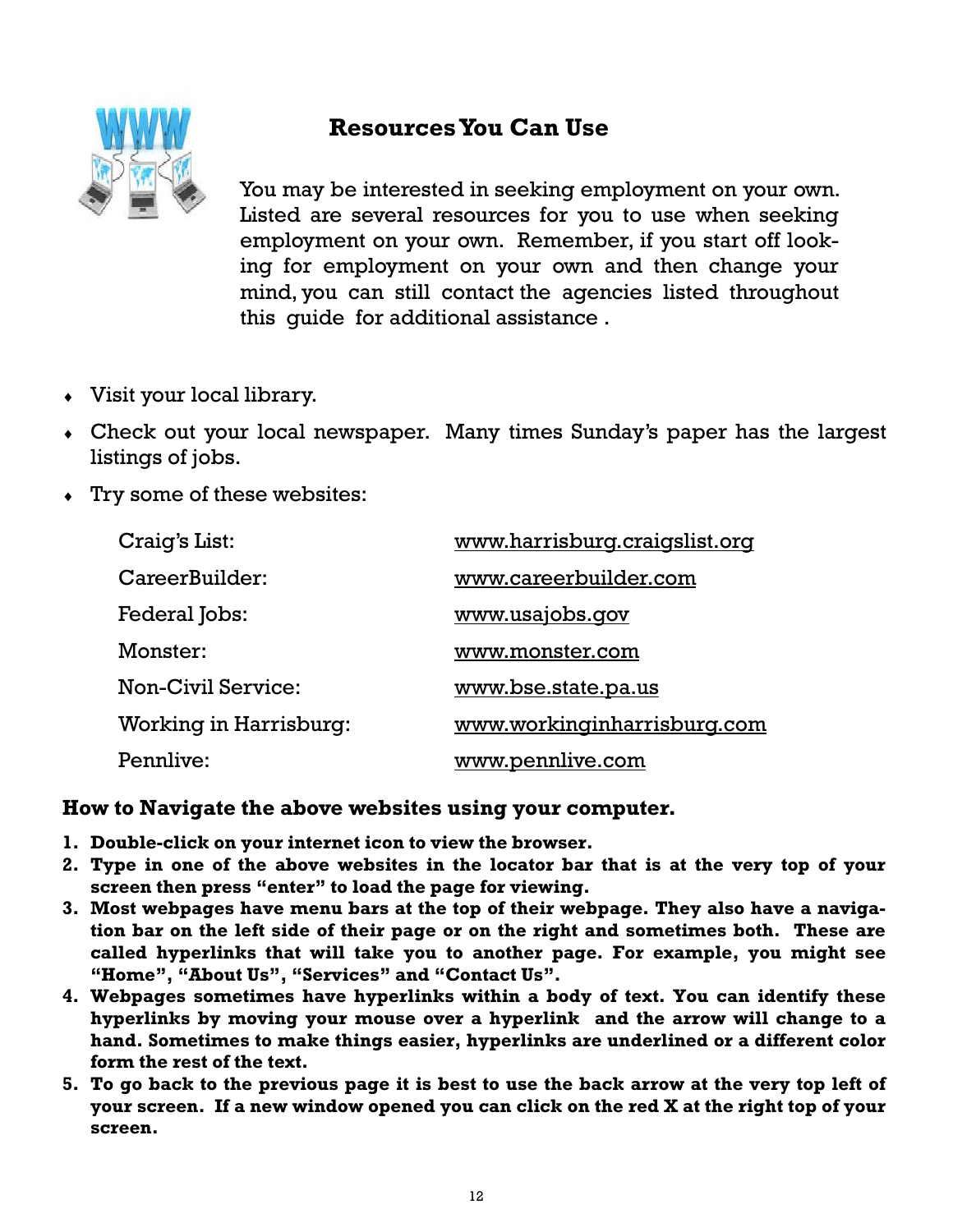# **"Employment Search on My Own" Resources:**

| <b>CareerLink</b>                 | Page |
|-----------------------------------|------|
|                                   |      |
| <b>Case Management Unit (CMU)</b> |      |
|                                   |      |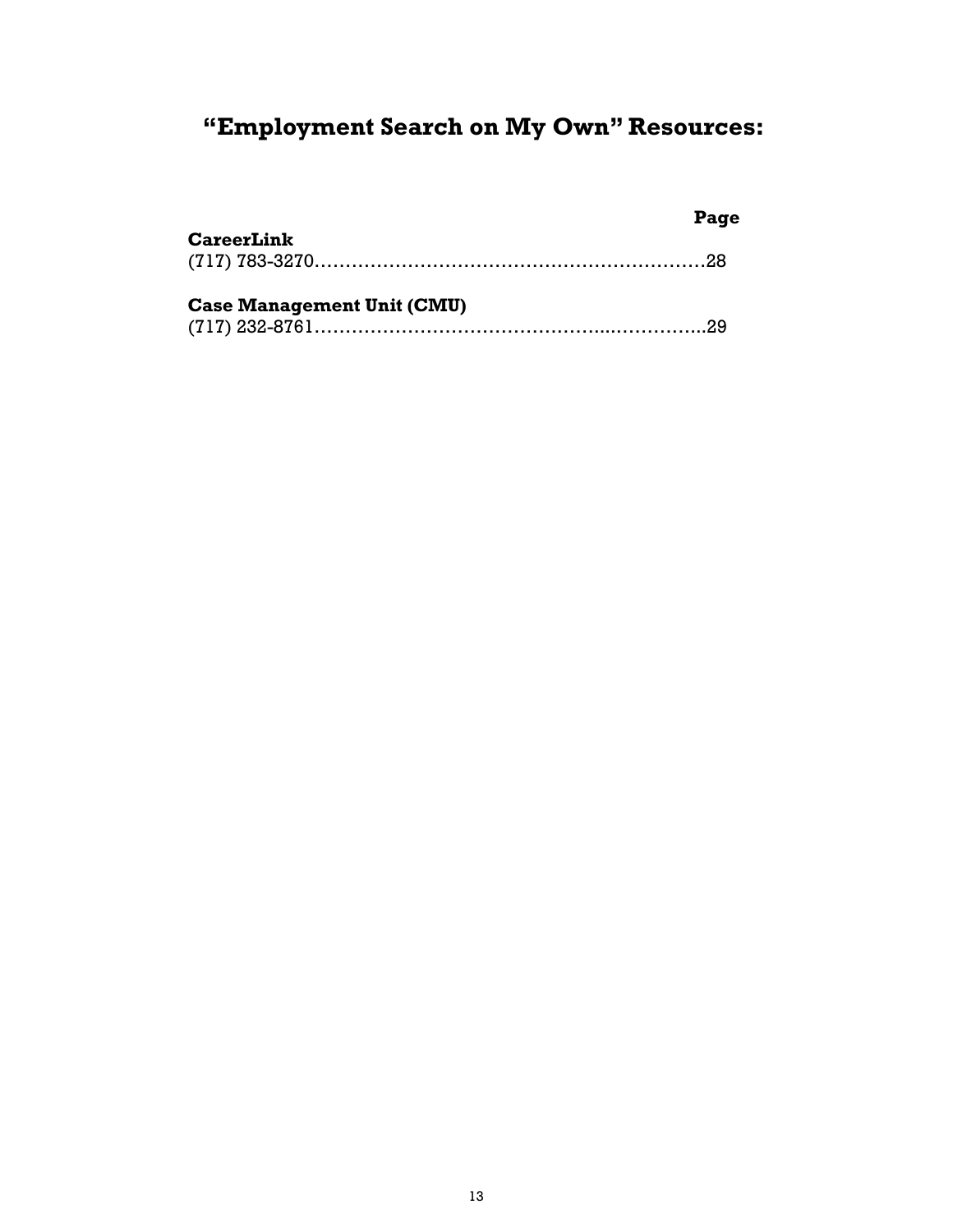# **Employment Tips:**



# **To Do When Seeking Employment**

- Update your resume.
- **Practice interviewing skills.**
- $\bullet$  Job search online and in person.
- Apply online and in person.
- Dress for Success.
- Complete the entire application even if you have an attached resume.
- Network...ask family and close friends if they know of companies that are hiring.
- Do follow up calls and email or send a thank you letter after the interview.
- Meet with your employment representative.
- Check transportation availability.

**Tip provided by YWCA Supported Employment**

## **Using a Job Coach: Personal Story**

*Many years ago I used Supported Employment Services to get my job. Recently I used job coaching again to refresh my skills on my duties. My coach has touched base with me over the years and knew just when I needed her help the most to keep my job.*

*Through job coaching, my coach worked with me to be productive, efficient and committed to being a good and dedicated employee. A good job coach is wonderful, encouraging, straight-forward and practical.*

*- Anthony Watson*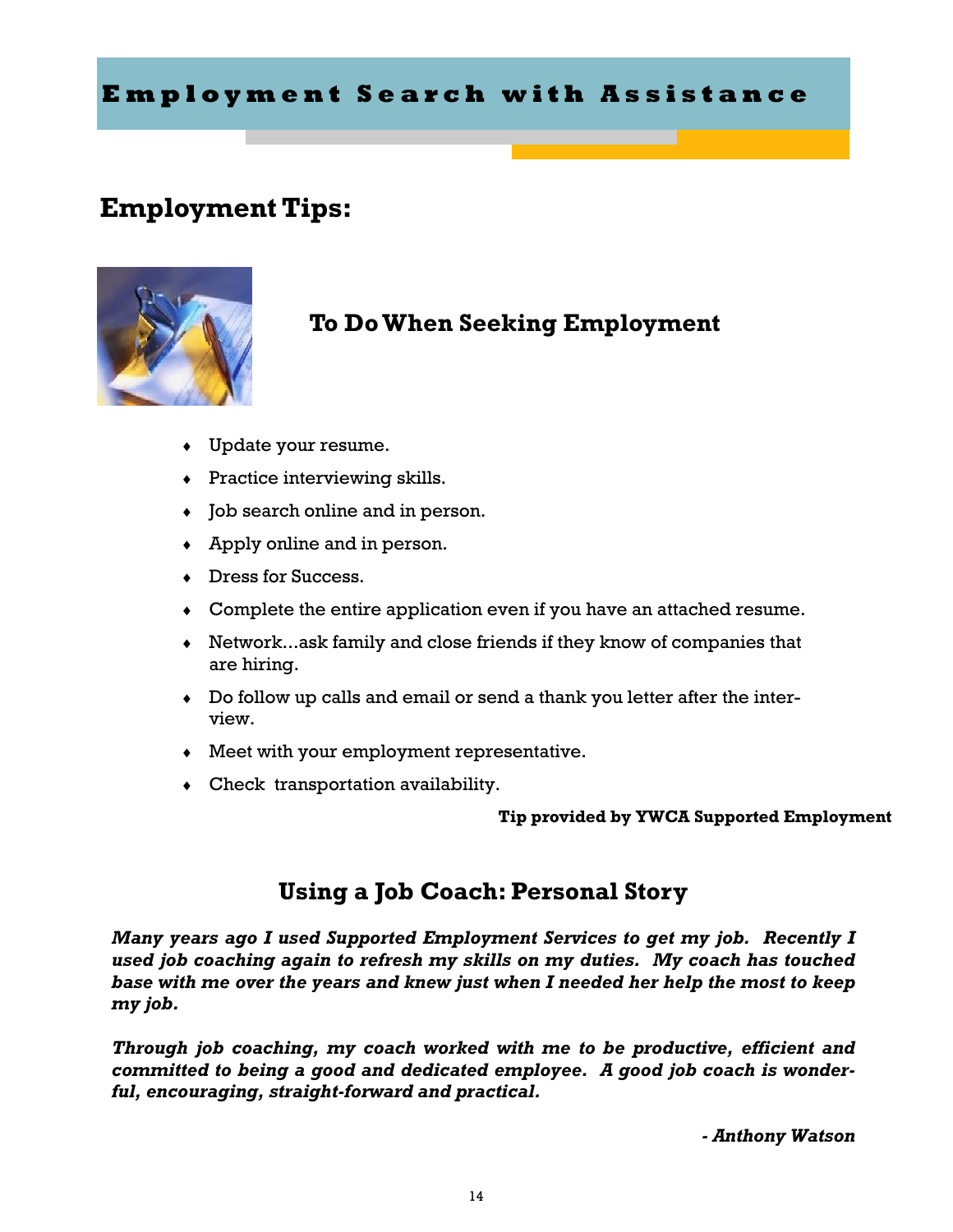# **"Employment Search with Assistance" Resources:**

|                                                                                            | Page |
|--------------------------------------------------------------------------------------------|------|
| <b>AHEDD</b>                                                                               |      |
| <b>CareerLink</b>                                                                          |      |
| <b>Center for Employment, Education, and Entrepreneurial</b><br><b>Development (CEEED)</b> |      |
|                                                                                            |      |
| <b>Case Management Unit (CMU)</b>                                                          |      |
| Goodwill                                                                                   |      |
| <b>Keystone Gateway Employment Group</b>                                                   |      |
| <b>NHS Capital Region Assertive Community Treatment Team (ACT)</b>                         |      |
| <b>Supported Employment, YWCA</b>                                                          |      |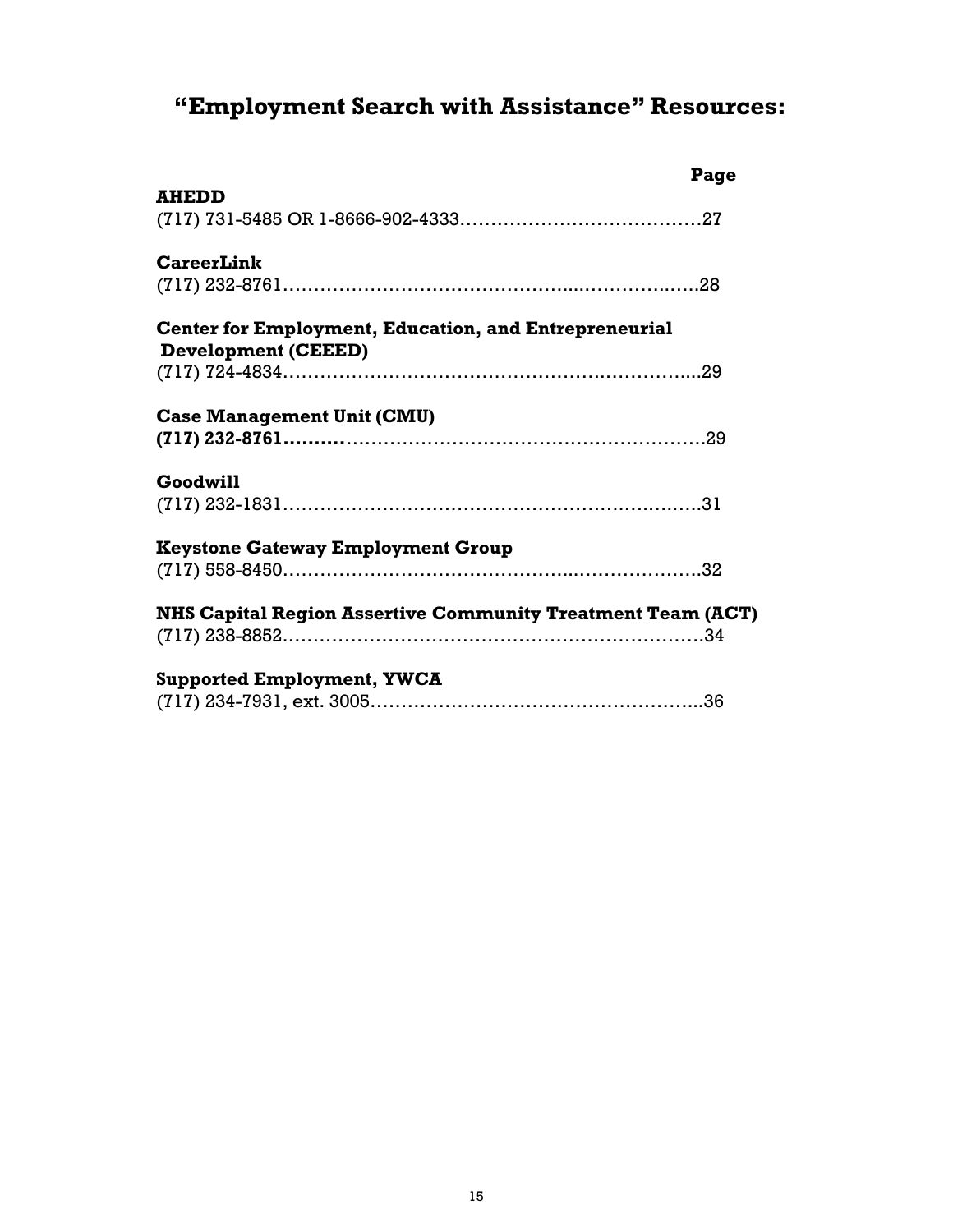## **J o b C o a c h i n g**

## **Employment Tips:**



# **Your Job Coach and You**

There might be times when you need a little extra support with learning all the job responsibilities and duties of your job. Even if you found your job on your own, you can still seek job coaching if you are struggling to learn everything.

Job Coaching supports you in reaching the vocational goals that you have identified with your counselors. The work of the job coach is defined by the type of support that you need to obtaining competitive employment. You coach may help you with:

- Job Readiness Skills: Mock interviews, resume building and cover letter writing
- Job Search Skills: Learning to use newspapers, etc. to find job openings and job fairs
- $\bullet$  Linking with community resources, for example CareerLink
- Partner with your OVR counselor to find the right job and secure additional training if needed.
- Employer Education and Advocacy: Provide education for potential employers regarding job accommodations and special needs.
- Education and Advocacy for the person to understand rights and responsibilities of being an employee and to discuss your disclosure decisions
- On the Job Site Support: Learning to understand and perform the job accurately
- Follow Along Support: During the first five days of employment in making adjustments to the work setting
- On the Job Site: Job modification and retraining as needed for Job Retention
- $\bullet$  Building Natural supports within the workplace setting

*Tips by Gateway Employment Group A Program under Keystone Service Systems-Mental Health*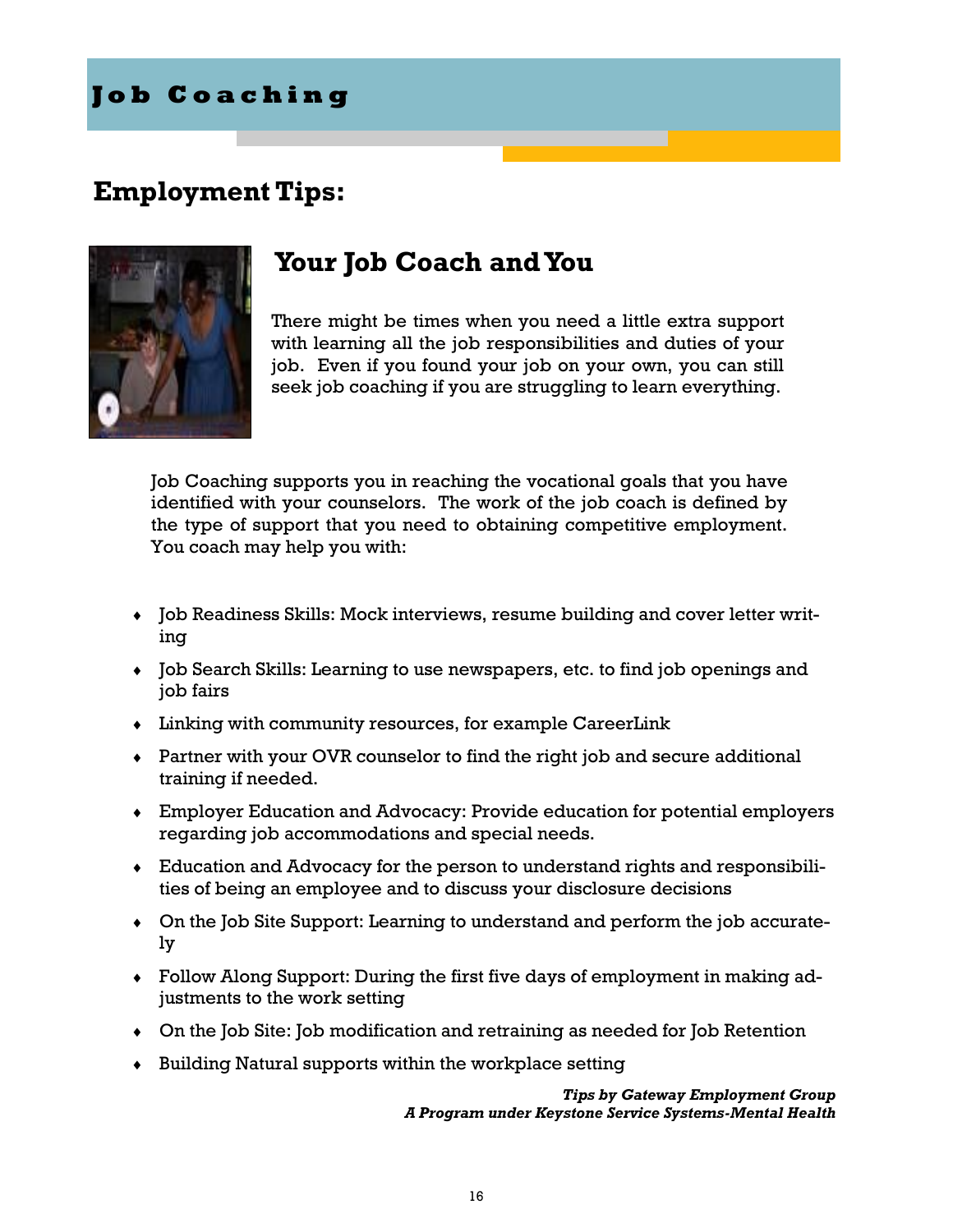# **Prepare Yourself**



- $\bullet$  Learn about the company
- Know the name and correct pronunciation of the person who will be interviewing you
- Decide what to wear depending on the nature of the job
- Get the outfit ready the night before. It should fit well and be clean and pressed
- Review your preparations and directions to the work site
- Take a practice run to the location and time it from your home
- Get a Good Night's Sleep
- Brush Your Teeth
- Use Deodorant
- Allow for traffic and arrive on time!!

# **Interview Questions You Can Ask**

- Is this a new position or am I replacing a previous employee?
- What are you looking for in a successful candidate for this position?
- What are the next steps in the selection process?
- In what time frame will the successful candidate for this position be notified and expected to begin work?
- What are the day to day expectations and responsibilities of this job?
- What is a typical day like for someone in this position?
- What are some of the more difficult problems one would face with this position?
- How would you describe the management style here?
- What types of support does one receive from co-workers and supervisors?
- What process so you use to evaluate work performance ?

# **Make a Good Impression During an Interview**

- Practice interviewing.
- Learn about the company in advance.
- Dress presentably.
- Be early, not just on time.
- Be calm.
- Be respectful of time.
- Give a firm handshake.
- ◆ Be a good listener.
- Stay focused on the subject.
- Speak with confidence.
- Answer 'yes' and 'no' questions with a full sentence.
- Be assertive and ask questions.
- Show the interviewer appreciation for their time.

*Tips by Gateway Employment Group A Program under Keystone Service Systems-Mental Health*

![](_page_16_Picture_38.jpeg)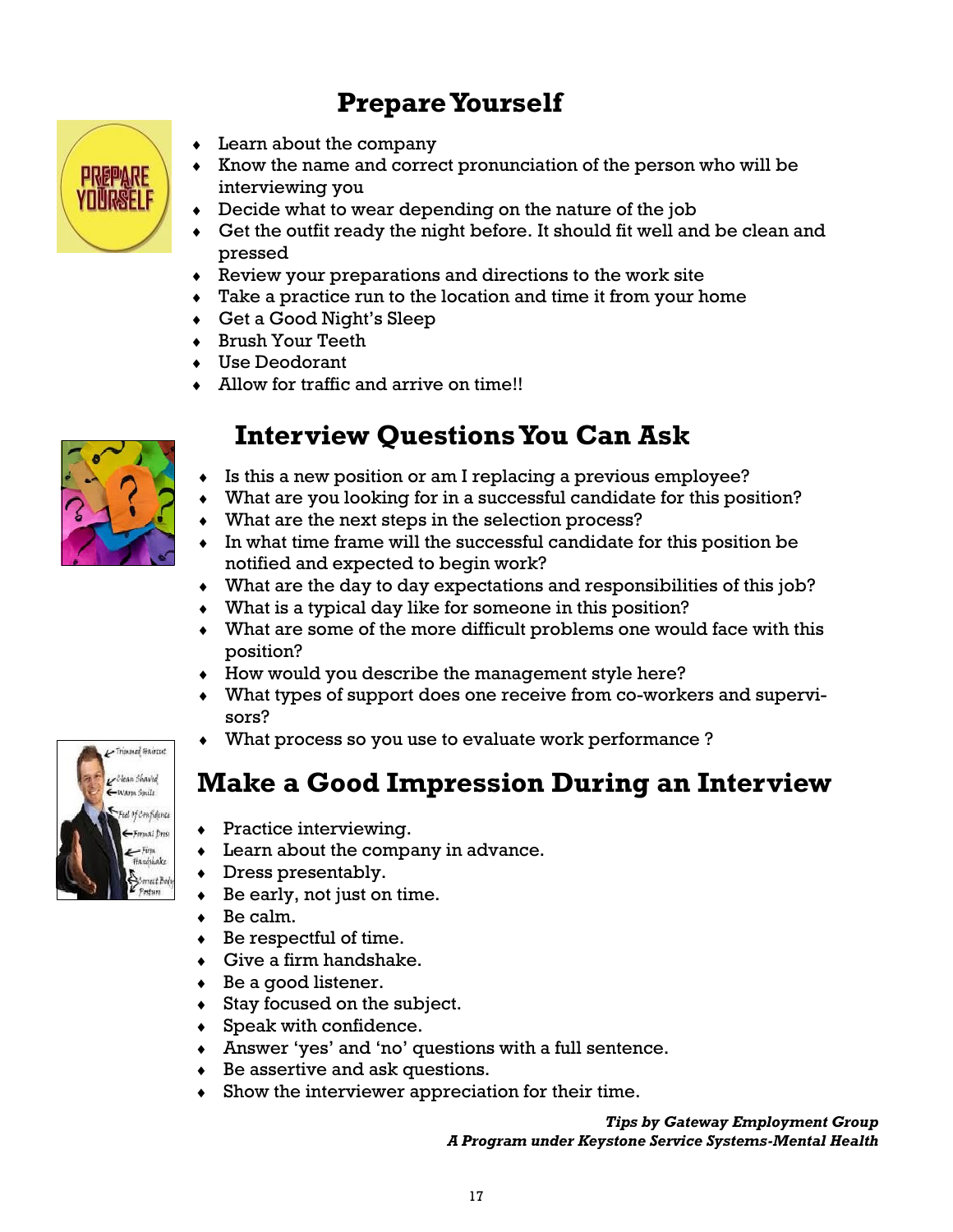# **"Job Coaching" Resources:**

|                                                        | Page |
|--------------------------------------------------------|------|
| <b>AHEDD</b>                                           |      |
| <b>Central PA Supportive Services (CPSS)</b>           |      |
| Goodwill                                               |      |
|                                                        |      |
| <b>Keystone Gateway Employment Group</b>               |      |
| <b>NHS Assertive Community Treatment Team (ACT)</b>    |      |
| <b>State Office of Vocational Rehabilitation (OVR)</b> |      |
| <b>Supported Employment, YWCA</b>                      |      |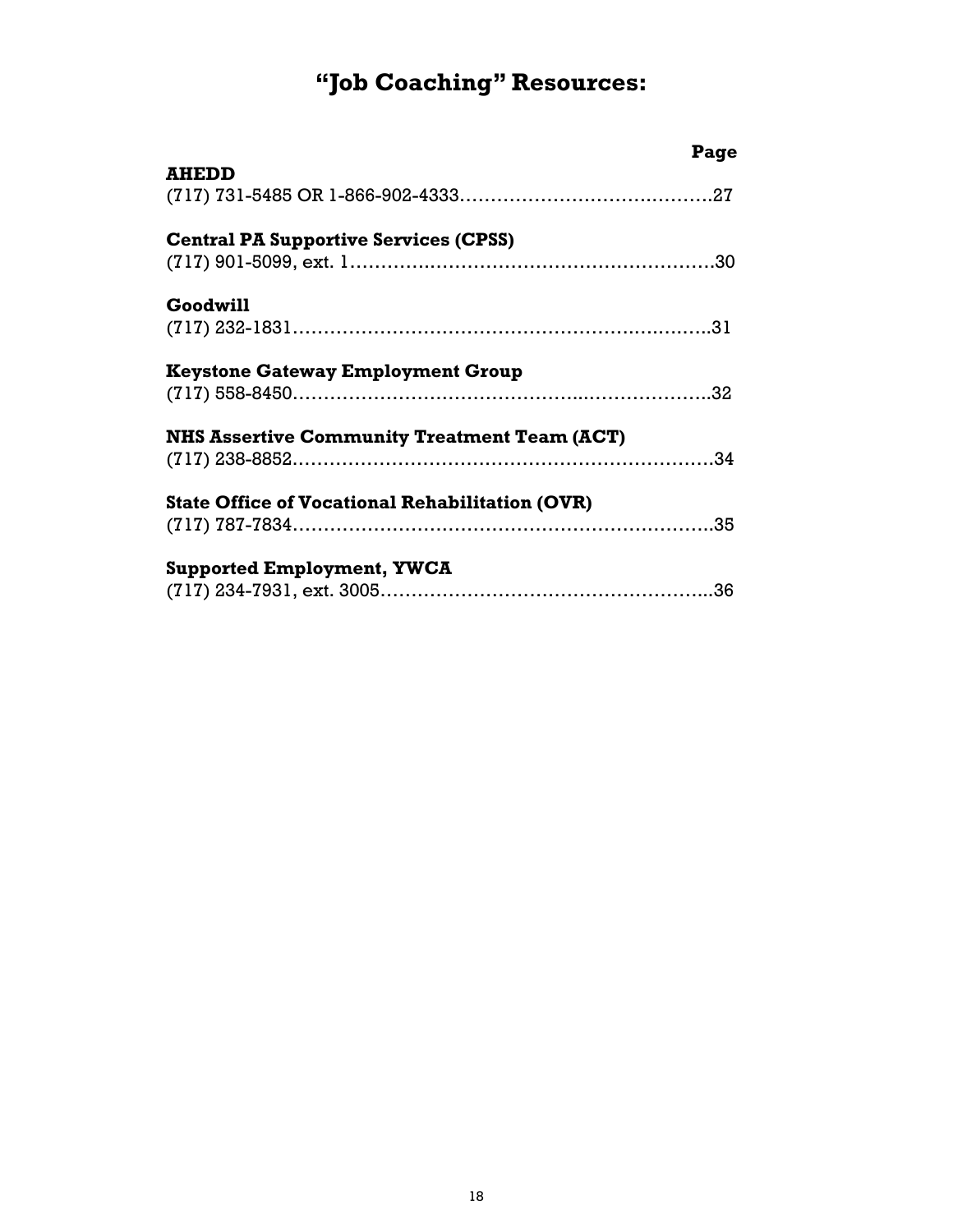## **G e n e r a l E m p l o y m e n t I n f o r m a t i o n**

![](_page_18_Picture_1.jpeg)

# **Pointing You in the Right Direction**

Some of the agencies in our community work to support you by providing you with valuable information on employment and will point you in the right direction.

# **Employment Tips:**

![](_page_18_Picture_5.jpeg)

# **After Interview Questions To Ask Yourself**

You can use this format to ask yourself how well you did at your interviews.

- Did I arrive on time?
- Was I properly dressed?
- Did I introduce myself to the secretary and interviewer, and shake hands?
- Did I describe my qualifications and give a copy of my resume and letters of reference?
- Did I describe my interests and activities that show my responsibility in community activities?
- Did I look at the interviewer while talking?
- Did I mention who referred me or if I had friends who worked there?
- Did I demonstrate my knowledge and interest in the company?
- Did I arrange for a call back in \_\_\_\_\_ days?
- Did I say thank you and shake hands at the end of the interview?
- Did I write a thank you note for the interview today?
- Did I learn anything about the interview process today that I can use to do an even better job at my next interview?

*Tips provided by Gateway Employment Services A Program under Keystone Service Systems-Mental Health*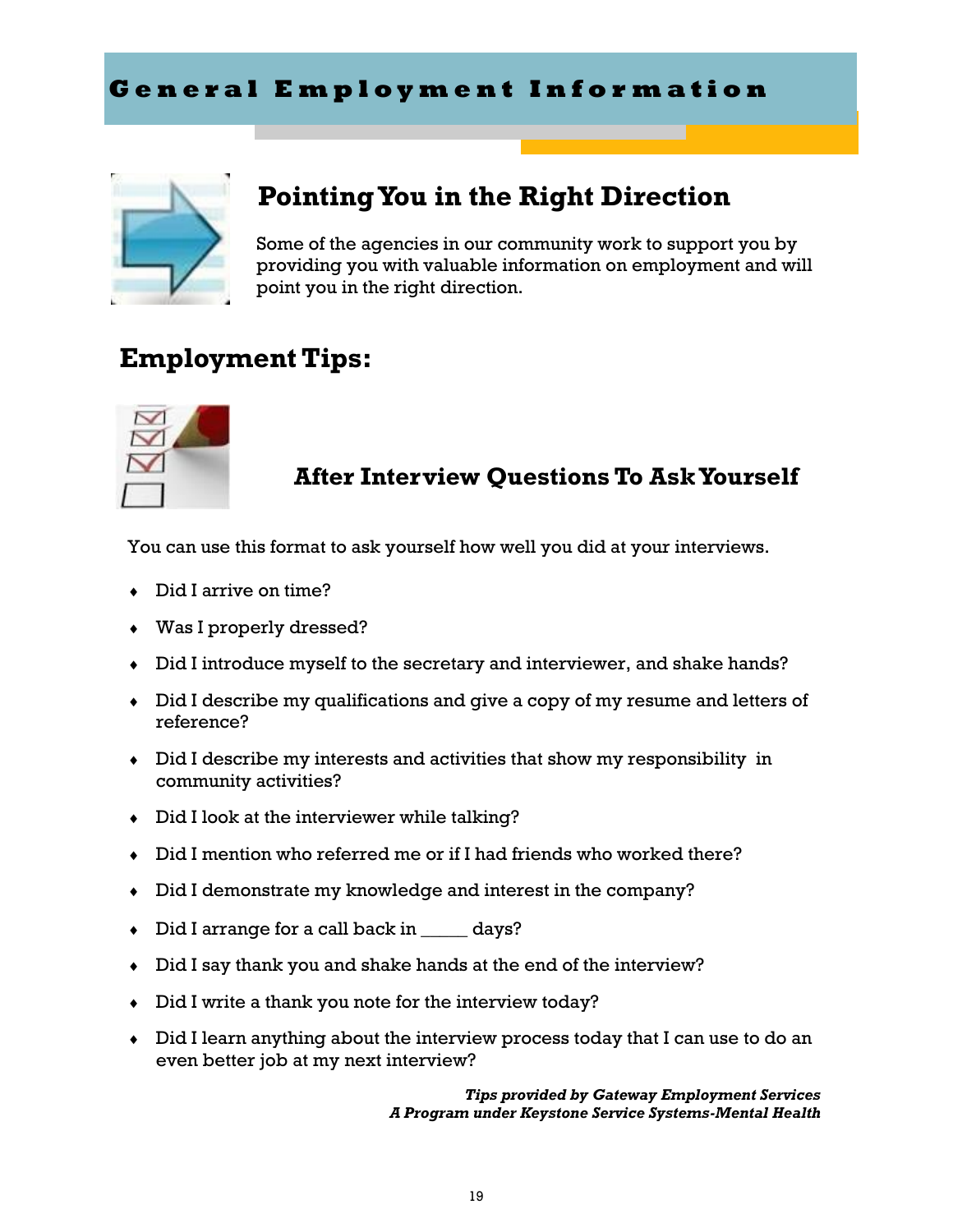# **"General Employment Information" Resources**

| Page |
|------|
|      |
|      |
|      |
|      |
|      |
|      |
|      |
|      |
|      |
| .38  |
|      |

.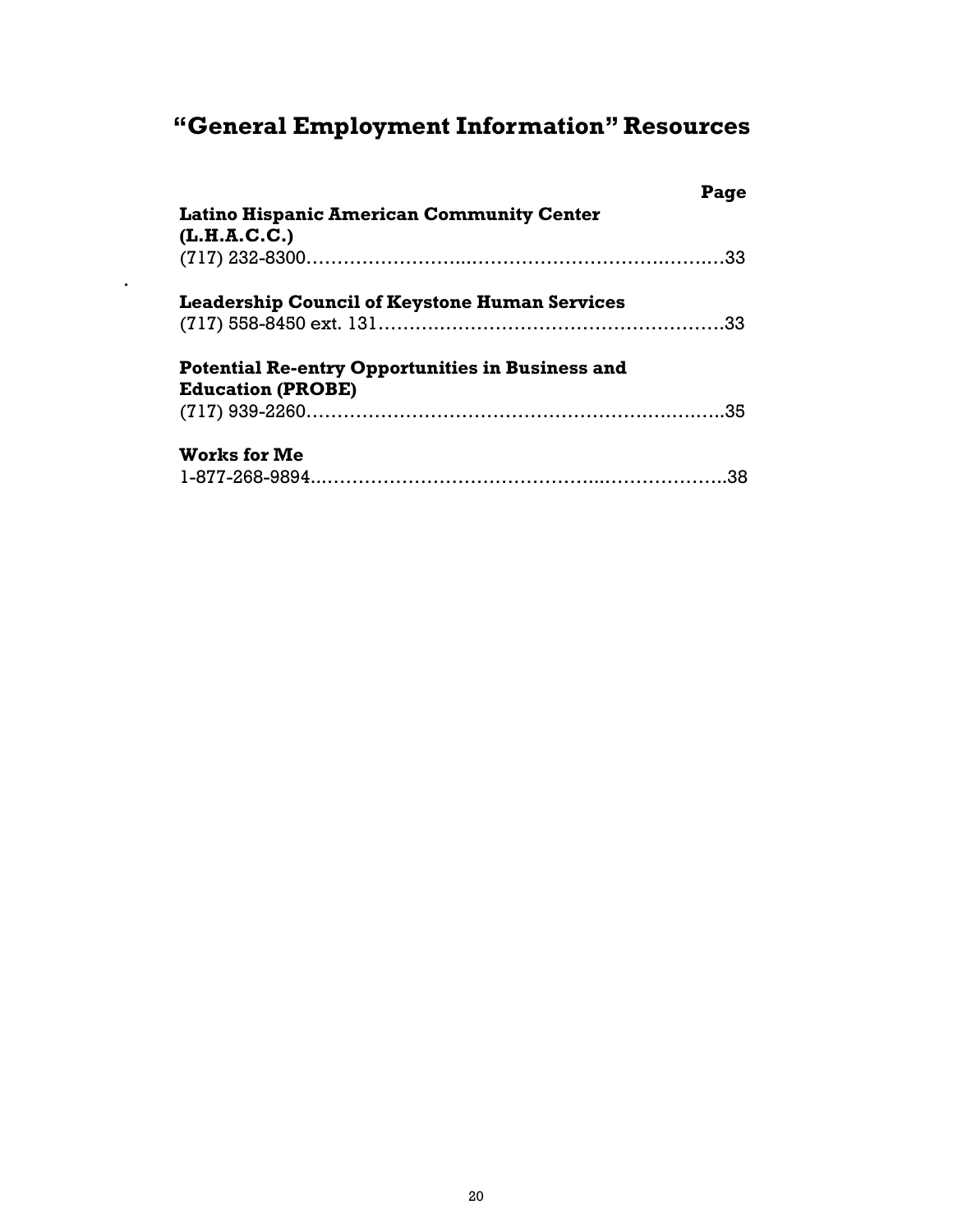# **Specialty Job Services**

There are community agencies that assist those who may require unique or specialty types of employment services.

# **Employment Tips:**

![](_page_20_Picture_3.jpeg)

## **When you have a criminal background**

- Research employers and jobs to see if they hire individuals with criminal backgrounds.
- Watch the video "Putting the Bars Behind You" located at the YWCA.
- Stay on good terms with parole and probation officers.
- Clear up your criminal record.
- Read the entire question on the application when it asks about criminal background to see if it is applicable to you.
- $\bullet$  Job search online and in person.
- Apply online and in person.
- Network...ask family and friends.
- Look for careers rather than jobs.
- Use social media networks.
- Complete the entire application even if your resume is attached.
- Update your resume.
- Practice interviewing skills/addressing your criminal history.
- Dress for success.
- Meet with your employment specialist.
- Do follow up with emails, calls, and/or thank you cards.
- Read the federal bonding/getting bonded materials.
- Check the transportation availability.

*Tips provided by YWCA's Supported Employment*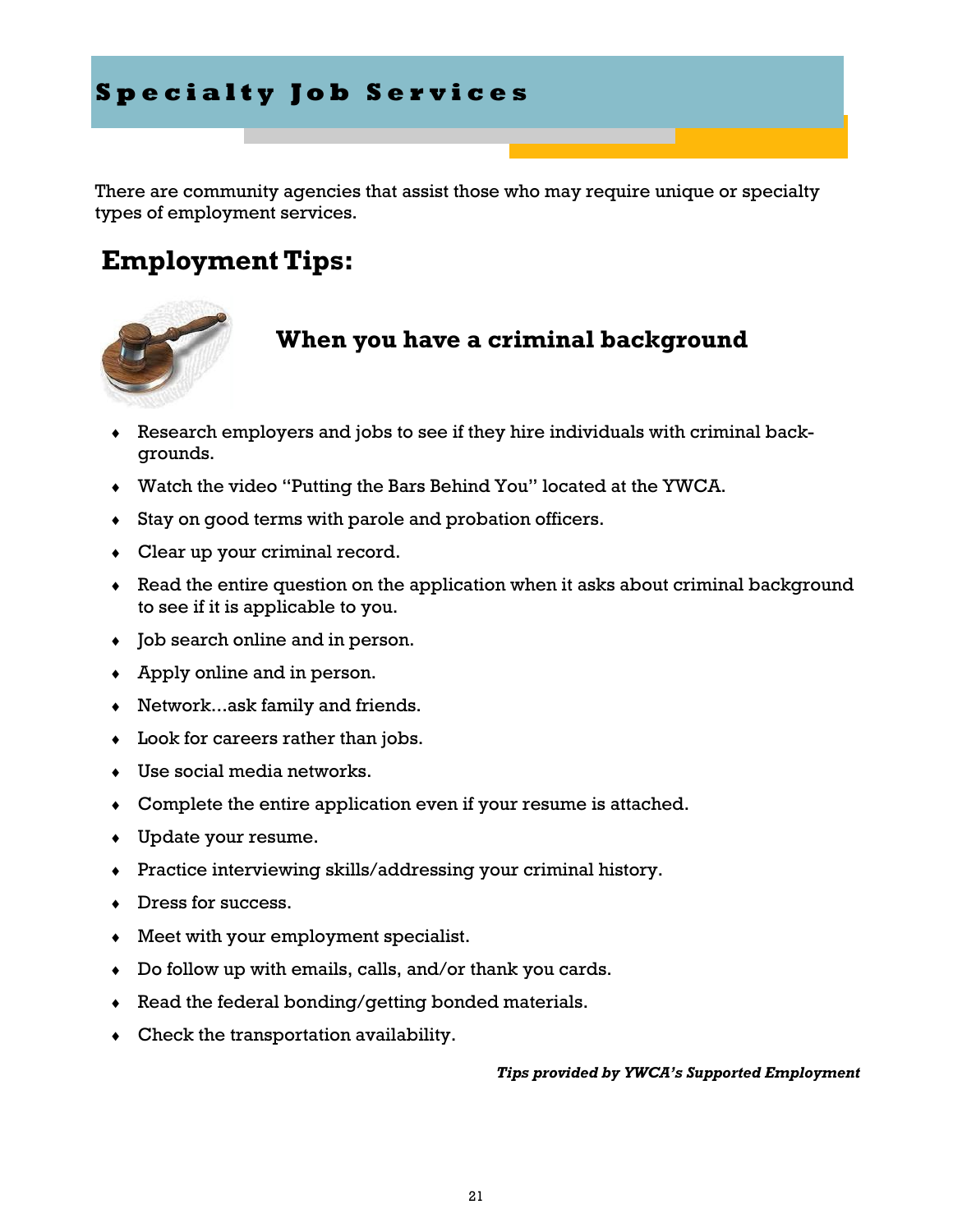# **"Specialty Job Services" Resources:**

|                                                                                            | Page |
|--------------------------------------------------------------------------------------------|------|
| <b>American Association of Retired Persons (AARP)</b>                                      |      |
|                                                                                            |      |
| <b>Center for Employment, Education, and Entrepreneurial</b><br><b>Development (CEEED)</b> |      |
|                                                                                            |      |
| <b>Central Pennsylvania Supportive Services (CPSS)</b>                                     |      |
|                                                                                            |      |
| <b>Christian Recovery Aftercare Ministry (CRAM)</b>                                        |      |
|                                                                                            |      |
| Goodwill                                                                                   |      |
|                                                                                            |      |
| <b>Potential RE-entry Opportunities in Business and</b><br><b>Education (PROBE)</b>        |      |
|                                                                                            |      |
| The Program                                                                                |      |
|                                                                                            |      |
| <b>Veteran Programs, YWCA</b>                                                              |      |
|                                                                                            |      |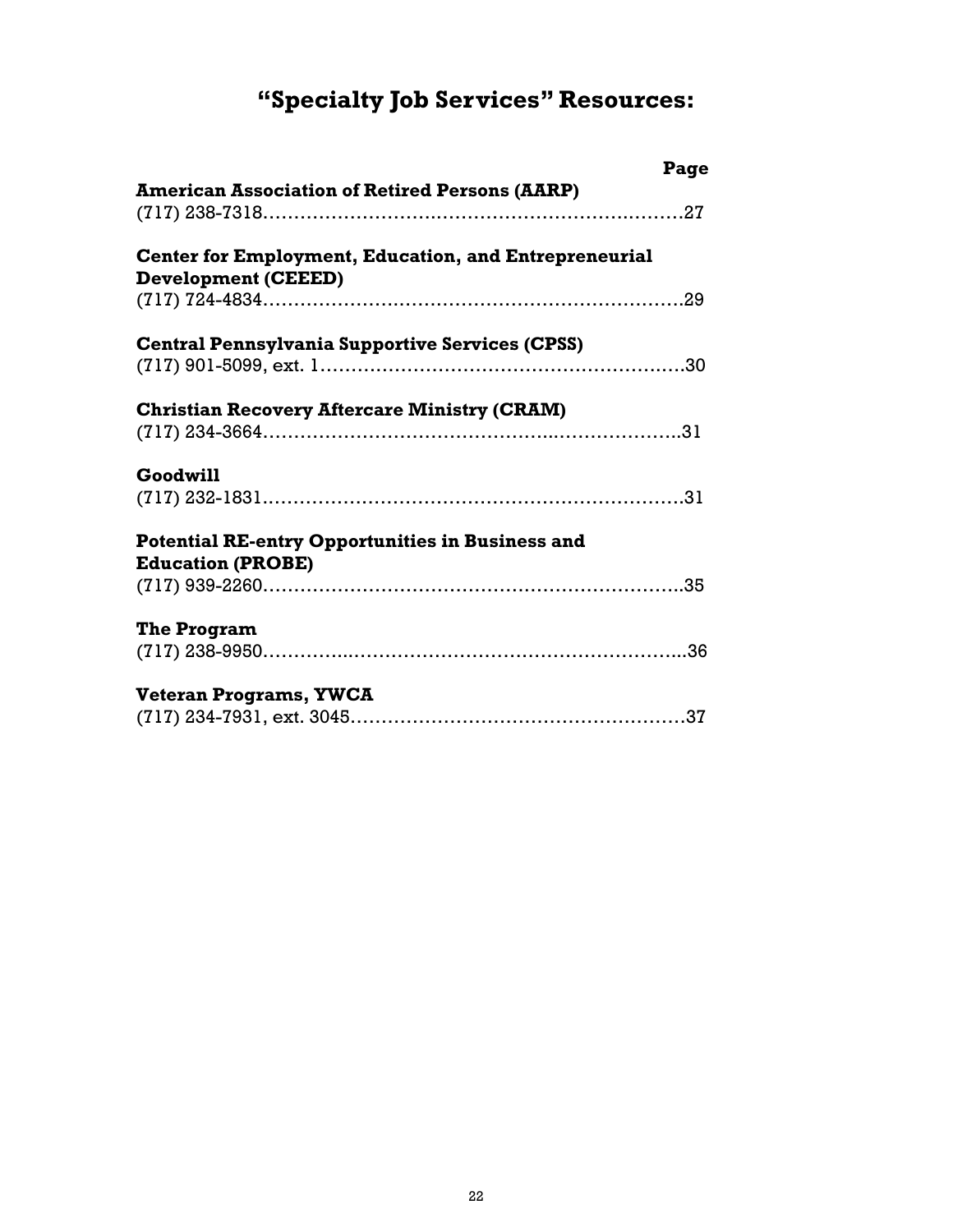# **After I have My Job**

Once you have secured employment you will want to take steps to ensure that you are able to keep your job. There are a variety of services that will work with you to maintain employment or assist when you have a challenge on the job. You are not alone, please reach out for help.

## **Employment Tips:**

![](_page_22_Picture_3.jpeg)

#### **Work Habits**

- Ease into your new work settings. It is normal to be a little nervous. Try to relax and do the best you can.
- Be on the job. Do your best to avoid being absent. Get to work on time and put in a full day.
- Know your job. Know your duties and responsibilities on the job.
- Complete your work assignments. Listen carefully to instructions and ask questions. It may help you to write down notes that you can refer to.
- Deal sensibly with authority. Politely discuss disagreements with your supervisor.
- Use your time efficiently. Do not waste time or materials when doing your assignments.

*Tips provided by the State Office of Vocational Rehabilitation*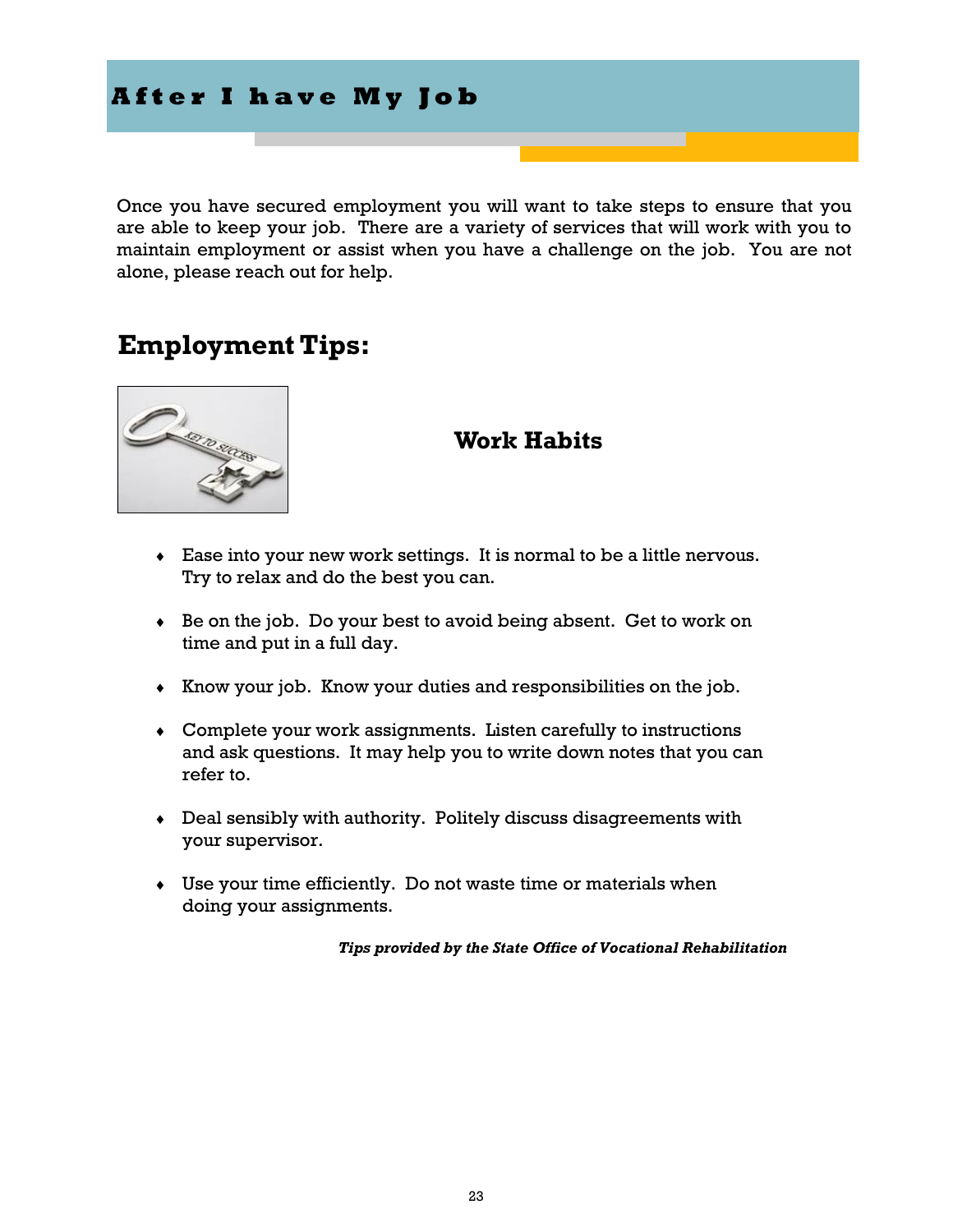# **"After I Have My Job" Resources:**

|                                                              | Page |
|--------------------------------------------------------------|------|
| <b>AHEDD</b>                                                 |      |
|                                                              |      |
| <b>Center for Employment, Education, and Entrepreneurial</b> |      |
| <b>Development (CEEED)</b>                                   |      |
|                                                              |      |
| <b>Case Management Unit</b>                                  |      |
|                                                              |      |
|                                                              |      |
| <b>Central Pennsylvania Supportive Services (CPSS)</b>       |      |
|                                                              |      |
| <b>Keystone Gateway Employment Group</b>                     |      |
|                                                              |      |
|                                                              |      |
| <b>NHS Assertive Community Treatment Team (ACT)</b>          |      |
|                                                              |      |
|                                                              |      |
| <b>Supported Employment, YWCA</b>                            |      |
|                                                              |      |

.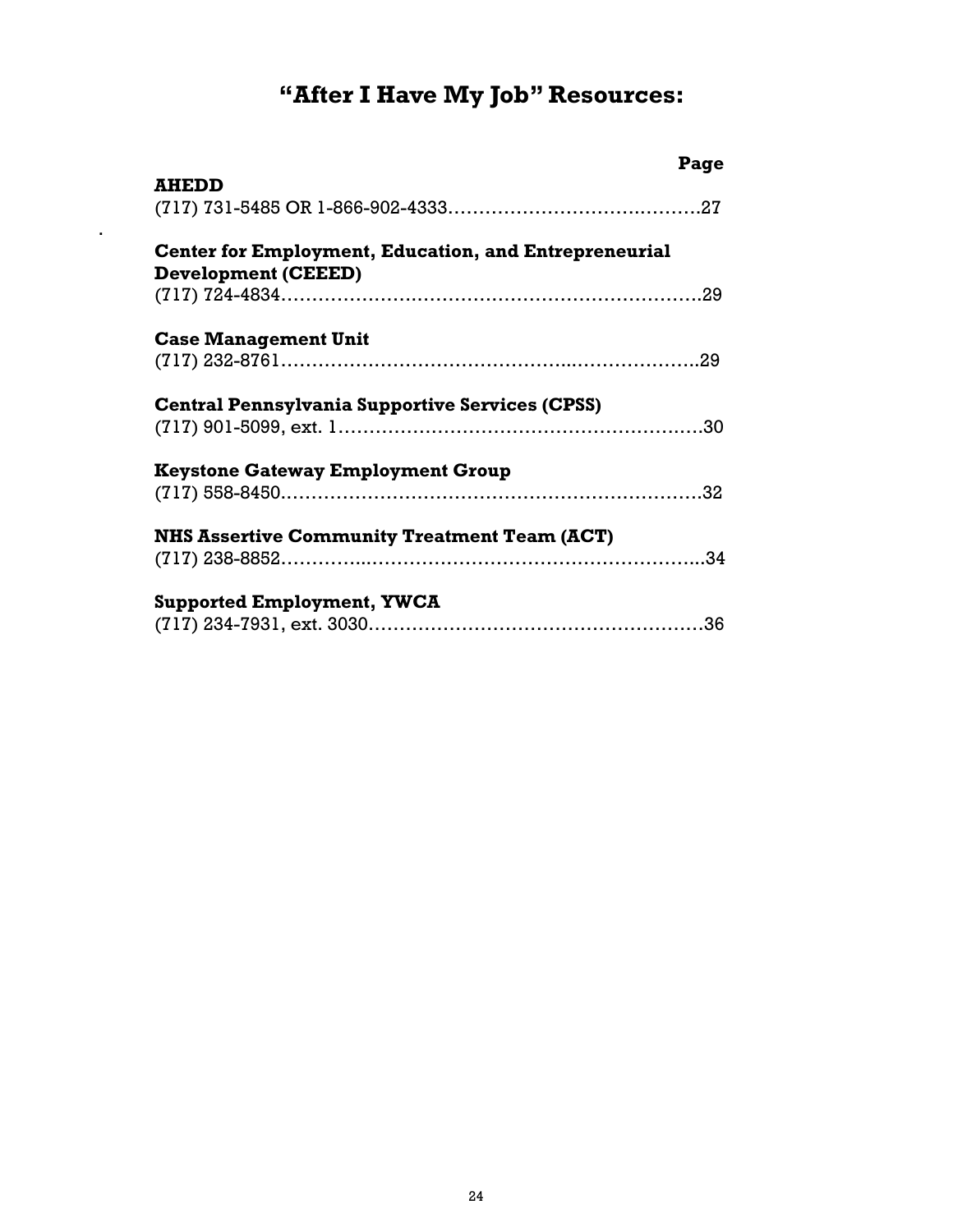# **Coping with Challenges**

# **Employment Tips:**

![](_page_24_Picture_2.jpeg)

## **Ways of Coping with Stress**

- $\bullet$  Prepare for mornings the night before.
- Get up 15 minutes earlier.
- Wear appropriate size clothing/avoid tight fitted clothing.
- Set appointments ahead.
- Don't rely on memory...write things down.
- Set priorities for your life.
- $\triangleleft$  Avoid negative people.
- Use time wisely.
- Always make copies of important papers.
- Ask for help when needed.
- Break large tasks into manageable parts.
- View challenges as opportunities.
- Smile.
- $\bullet$  Be prepared for the weather.
- Take a bubble bath and/or shower.
- Believe in yourself.
- Be aware of negative thoughts and self talk.
- Develop your sense of humor.
- $\bullet$  Set goals for yourself.
- Practice breathing slowly.
- $\bullet$  Listen twice as much as you talk.
- Get enough sleep.
- Develop a support network of people, places and things.
- $\bullet$  Listen to your favorite music.
- $\bullet$  Read a story.
- Experience a new activity, game, visit a museum, etc.
- $\bullet$  Be cheerful and optimistic.
- $\bullet$  Be responsible for your feelings.
- Exercise regularly.
- $\bullet$  Get to work early.
- $\bullet$  Keep a journal.
- Remember that stress is an attitude.
- $\bullet$  Set aside time to relax.
- THINK ABOUT WHAT YOU ARE THINKING ABOUT.

*Tips provided by Chester Greene*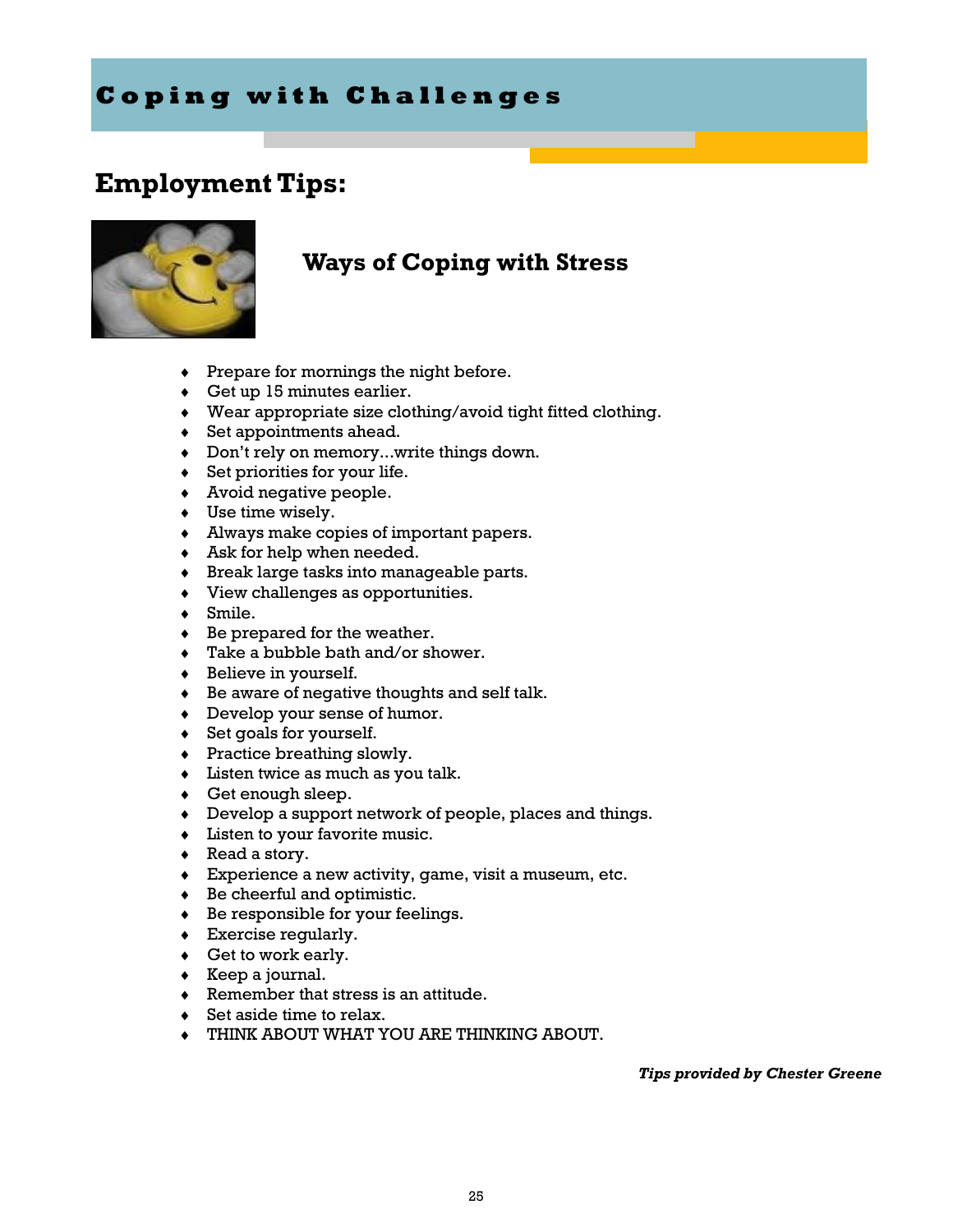![](_page_25_Picture_0.jpeg)

# **Using Natural Supports**

Natural Supports are any assistance, relationships, or interactions that allow a person to feel secure, maintain and advance in the community of his/her choosing in ways that correspond to the typical routines and social interactions of other people, and that enhance the individuals' relationships.

The use of natural supports allows an individual to develop a sense of social belonging, dignity and self-esteem. Natural supports are the relationships that occur in everyday life.

#### **Examples of Natural Supports:**

| Friends    | Family                    |
|------------|---------------------------|
| Neighbors  | Acquaintances             |
| Co-workers | Volunteers                |
| Peers      | <b>Church Members</b>     |
| Classmates | <b>Significant Others</b> |

#### **Ways to promote the use and success of Natural Supports:**

- $\bullet$  Involvement in community programs, activities and projects.
- Volunteer experiences.
- $\bullet$  Joining groups and clubs (gym, garden, etc.)
- $\bullet$  Involvement in competitive employment.
- Social contact with one's immediate family, relatives and neighbors.
- Social activities including hobby groups, church and/or sports, etc.
- Recognize that natural supports are relationships of a give-and-take nature.
- Acknowledge that natural supports are vital resources.
- Natural supports are simply "individuals helping (supporting) other individuals."

#### **Natural Supports—They are all around you!**

Natural Supports foster empowerment, independence and growth, and Reduce the need to rely on services.

*Tips provided by Central PA Supportive Services (CPSS)*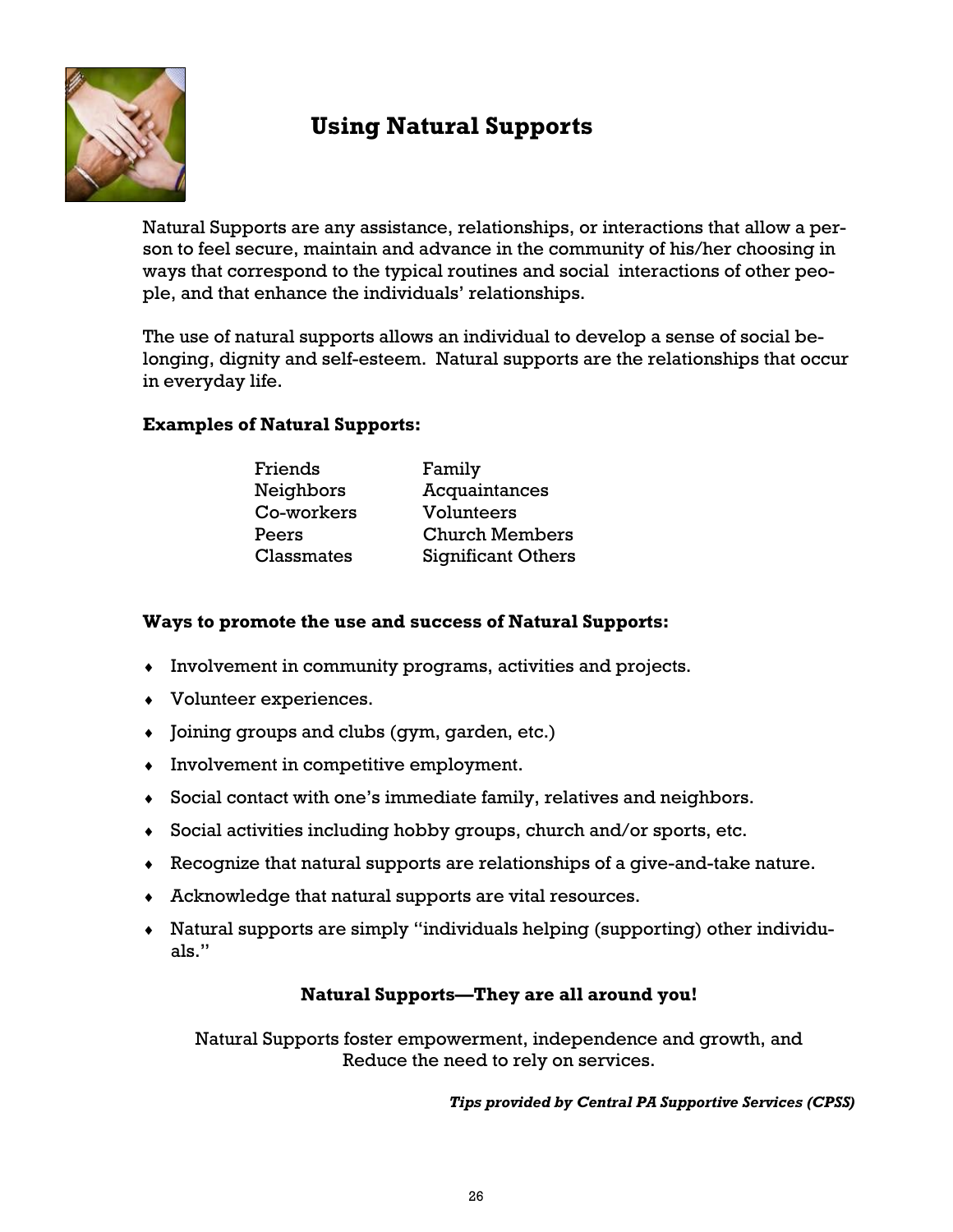# **"Coping with Challenges" Resources:**

|                                                     | Page |
|-----------------------------------------------------|------|
| <b>Aurora Social Rehabilitation Services</b>        |      |
|                                                     |      |
| <b>Case Management Unit</b>                         |      |
|                                                     |      |
| <b>Keystone Intensive Case Management</b>           |      |
|                                                     |      |
| <b>NHS Assertive Community Treatment Team (ACT)</b> |      |
|                                                     |      |
| <b>YWCA of Greater Harrisburg</b>                   |      |
|                                                     |      |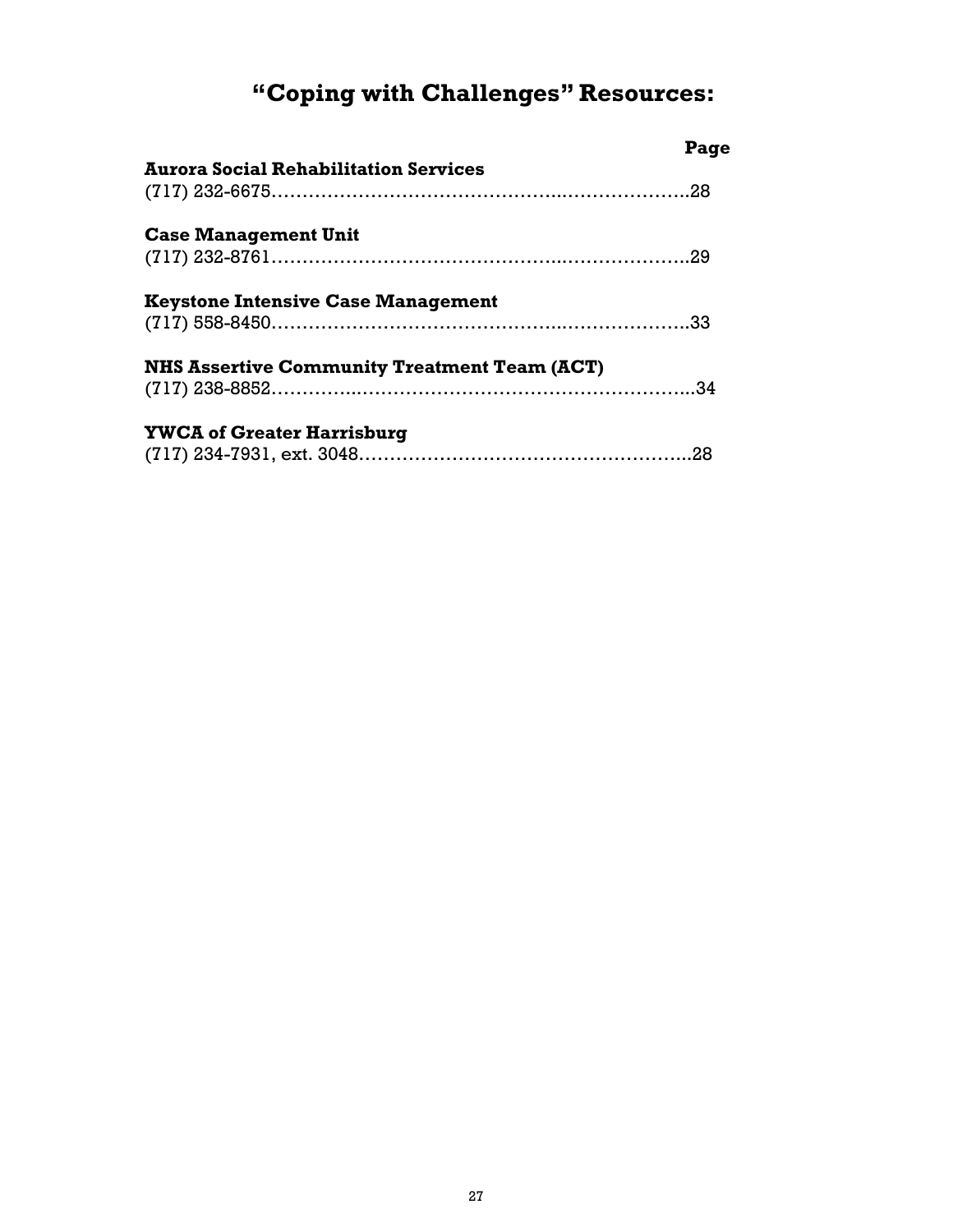#### **E m p l o y m e n t O r g a n i z a t i o n s**

![](_page_27_Picture_1.jpeg)

For Persons age 50+. Will assist in job hunting, self-employment opportunities, part-time job opportunities, and volunteer opportunities.

![](_page_27_Picture_3.jpeg)

A private non-profit organization with a mission to serve the community as a catalyst in the employment and development of persons with a disability. Goal is to provide the disabled person with effective services to enable the person to become employed. AHEDD is an outcome-focused agency which has pioneered performance based contracting in the provision of employment services to increase industry-wide accountability.

Providing pre-employment activities, community work assessments, benefits counseling, job placement and coaching, and follow-up job support services.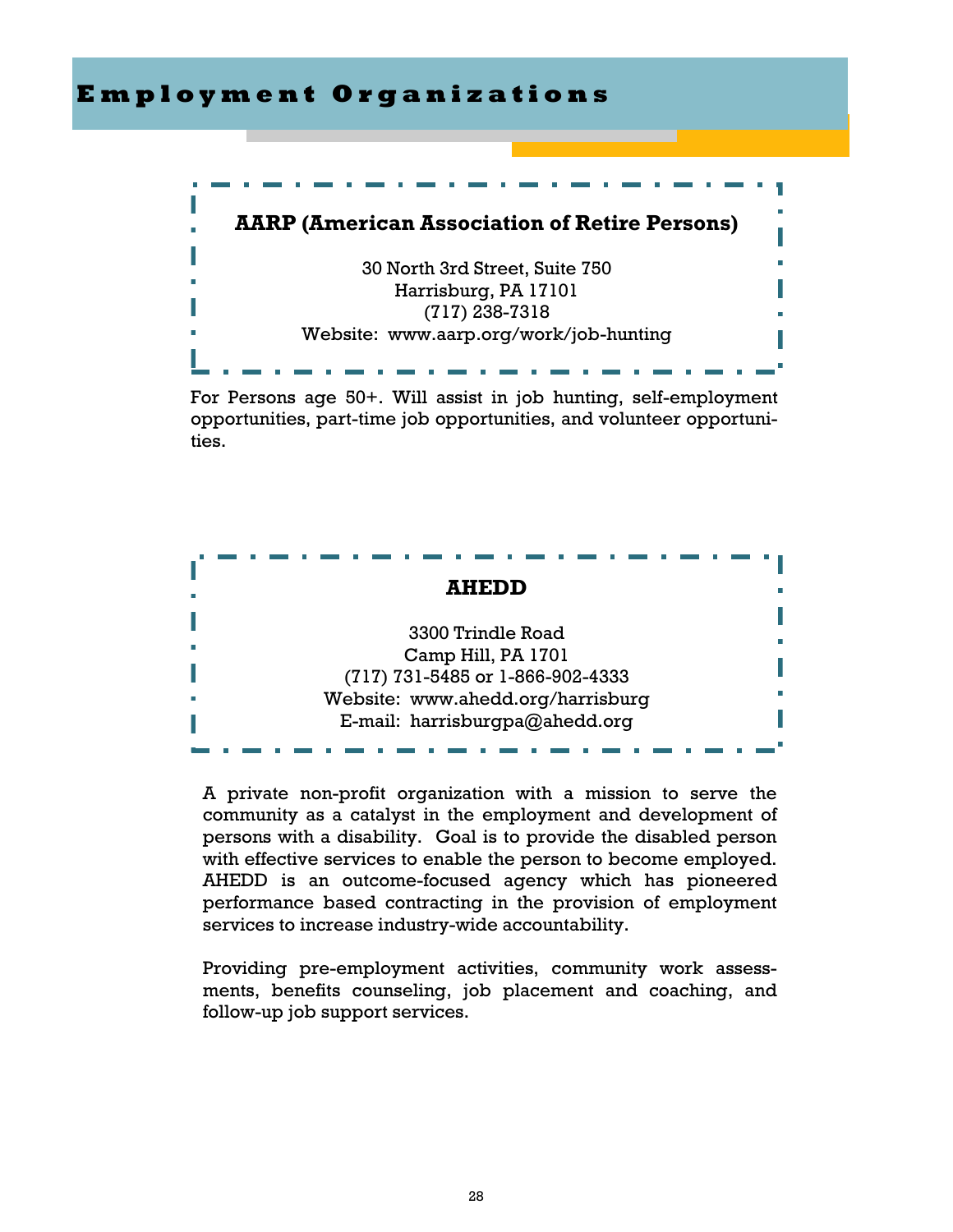#### **Aurora Social Rehabilitation Services**

401 Division Street Harrisburg, PA 17110 (717) 232-6657

**Individual Mental Health Rehabilitation** at Aurora Social Rehabilitation Services are designed to assist persons with a serious mental illness with maintaining and enhancing psychiatric stability, social competencies, personal adjustment and/or independent living competencies so that they experience more success and satisfaction in environments of their choice and can function as independently as possible.

A planned program of goal setting, functional assessment, identification of needed and preferred skills and supports, skills teaching and managing supports and resources are designed to produce the desired outcomes consistent with the person's cultural environments. Psychiatric Rehabilitation activities are designed to provide the person with the opportunity to become informed about their illness, assess what is needed to recover, to choose rehabilitation goals and plan for and obtain the experiences needed to develop the skills necessary to achieve recovery.

Aurora IMHR is a bi-lingual program, with both English and Spanish speaking members and staff. When a person has completed their goals or "graduates", an interagency team meeting will be held to do a final assessment.

![](_page_28_Picture_5.jpeg)

Assists individuals in finding a job, finding training, getting vocational training, writing resumes, and researching careers. Services can be accessed on computers outside CareerLink on personal computers or library computers accessing above website.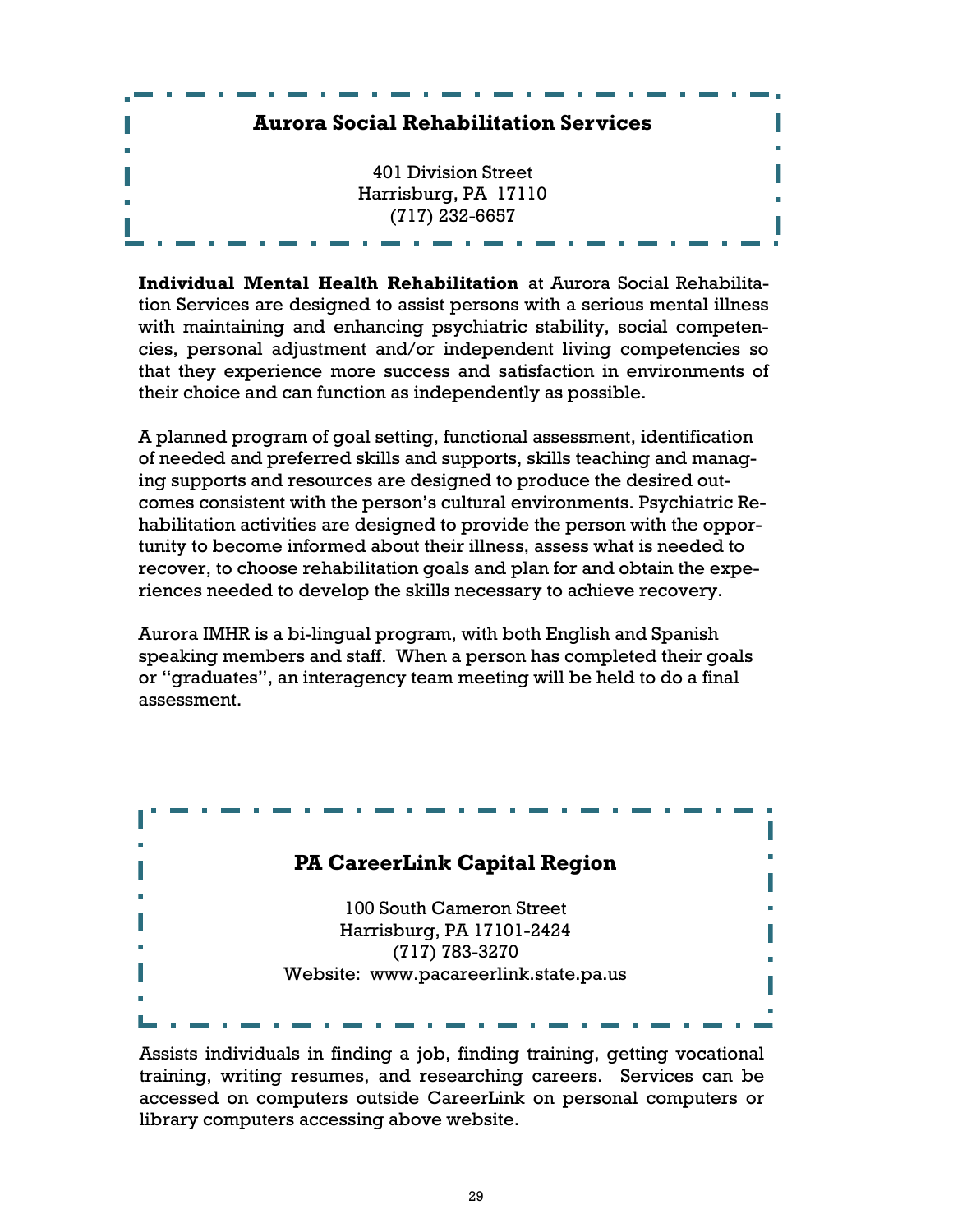## **CEEED (Center for Employment, Education, and Entrepreneurial Development** 1301 Derry Street Harrisburg, PA 17104 (717) 724-4834 Website: www.ywcahbg.org/programs/supported-employment. . . . . . Career counseling, job search and website access to businesses and openings, resume development. GED, financial, job readiness, and

Focus is on unemployment, underemployment, and education (such as English as a second language and new business start-up).

Serves the Alison Hill area.

entrepreneurship classes.

| <b>CMU</b>                |  |
|---------------------------|--|
| (Case Management Unit)    |  |
|                           |  |
| 1100 South Cameron Street |  |
| Harrisburg, PA 17104      |  |
| $(717) 232 - 8761$        |  |
| Website: www.cum.cc       |  |
|                           |  |

CMU Mental Health Case Management services are designed to assist Dauphin County residents, with serious mental health issues, to obtain needed mental health, medical, social, financial, vocational, educational and other necessary supports to maintain maximum independence and community functioning.

CMU Mental Health Case Management is the process through which individuals and families are supported in identifying, securing and sustaining the resources necessary to live successfully in the community. The ultimate goal of CMU Mental Health Case Management is to help individuals and families gain the highest level of independence and personal growth possible. Case management services are voluntary and free of charge.

The CMU strives to provide services consistent with the 10 fundamental elements and defining principles of recovery: Self-direction, Individualized and Person Centered, Empowerment, Holistic, Non-Linear, Strengths-Based, Peer Support, Respect, Responsibility and Hope.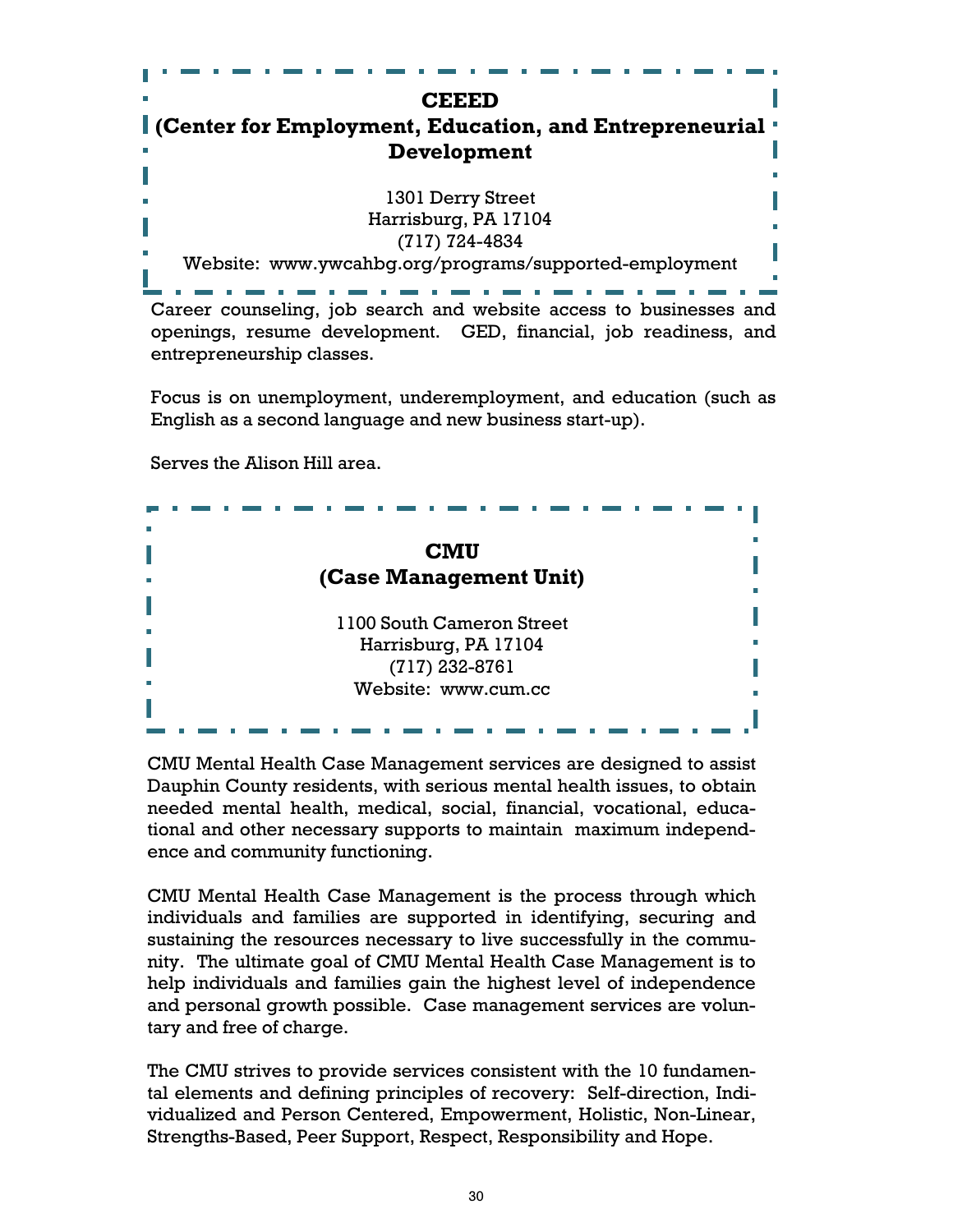| п<br>ш | <b>CPSS</b><br>(Central Pennsylvania Supportive Services, Inc.) |
|--------|-----------------------------------------------------------------|
|        | P.O. Box 62126                                                  |
| п      | Harrisburg, PA 17106                                            |
|        | (717) 901-5099, ext. 1<br>Website: www.cpss.biz                 |
| ш      |                                                                 |

CPSS provides skills-teaching for individuals in recovery from a mental illness who are interested in pursuing competitive employment.

- A person-centered employment/service plan development process that includes assessment of strengths, challenges, skill levels, interests, education, and work/life experiences. Natural, community, peer, co-worker, supervisors and family supports are identified and utilized in reaching the goal of finding and keeping employment.
- Job-seeking skills teaching that includes: Researching employment leads; completing resumes, cover letters, references, paper and electronic employment applications; preparation and practice of interview skills.
- Skills teaching to learn and/or re-learn job tasks to aid the consumer to master the essential job skills and meet employer expectations. Coordination of job accommodations and assistive technology are provided if needed.
- Other employment related skills teaching such as grooming, hygiene, Activities of Daily Living (ADL) Skills, behavior/medical management, time/money management and self-advocacy
- Training and coordination/assistance to address transportation needs (use of public transportation).
- Coordination/advocacy of financial issues regarding SSI/SSDI benefits and other income sources if needed.

#### **Other Services Include:**

CPSS provides skills-teaching for individuals in recovery from a mental illness who are also homeless adults or those with imminent risk of homelessness, with co-occurring serious mental illness and substance use/disorders, who are interested in pursuing housing and need assistance to find and maintain housing.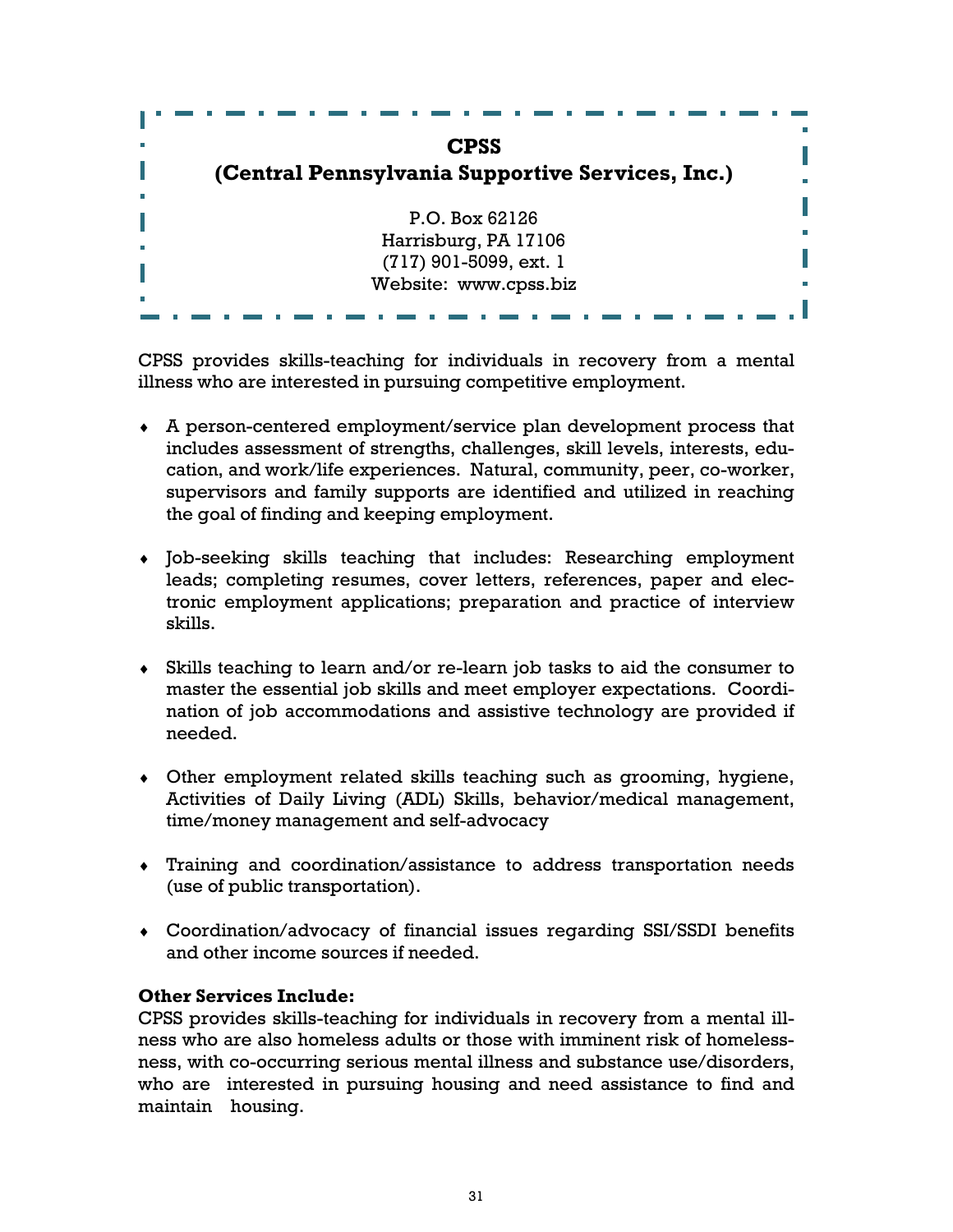![](_page_31_Picture_0.jpeg)

Our mission is to provide pre-release and re-entry services to prisoners and ex-offenders. Services include employment assistance, computer literacy classes, orientation classes for halfway facility, work release employment assistance and transportation, mentoring, housing assistance, financial literacy classes, and the provision of clothing and household items.

![](_page_31_Picture_2.jpeg)

Our mission is to support persons with disabilities and other barriers to independence in achieving their fullest potential as workers and as members of the broader community. Goodwill provides services to persons with disabilities & other barriers to employment, including developmental, psychiatric and physical disabilities.

Goodwill operates a number of custodial, retail, and food service training sites throughout Dauphin and Cumberland Counties.

Employment services: Career strategy, assessments, evaluations, job search and placement, coaching, and continuing contact to aid retention.

Workplus: This work activities center is focused on teaching skills needed to continue progression toward competitive employment.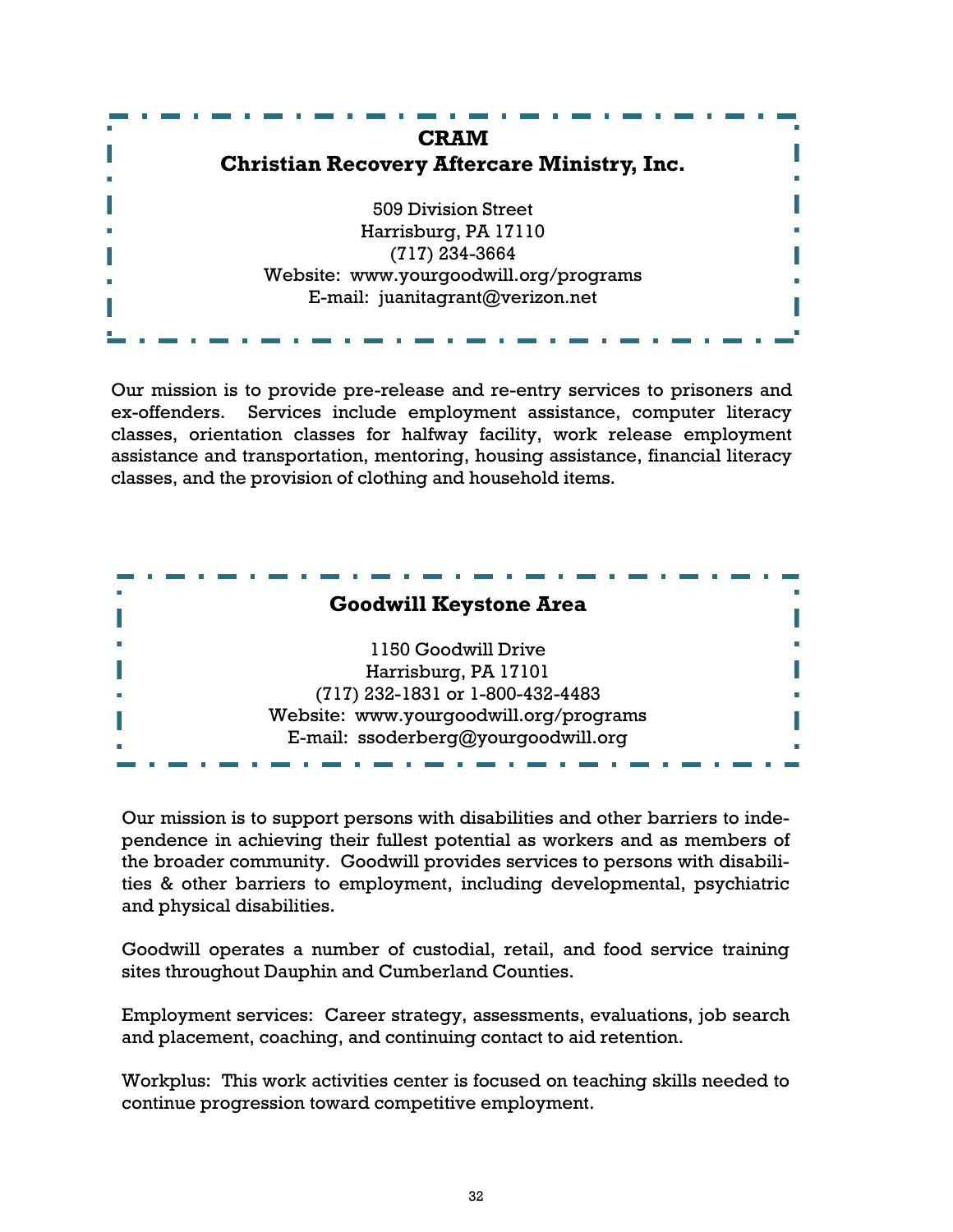## **Keystone Gateway Employment Group (A program of Keystone Service Systems—Mental Health )**

8182 Adams Drive Hummelstown, PA 17036-8624 (717) 558-8450

Website: www.keystonehumanservices.org/services/supported-employment.php

Gateway works with supporting you in making the goals for employment that you have identified with your Office of Vocational Rehabilitation (OVR) counselor happen.

Gateway offers several vocational supports for you to choose from in seeking employment; Community Based Work Assessment: (CBWA) this is a choice to volunteer at a work site/community business where you can explore these work responsibilities in a real-life setting. During the CBWA your supervisor will be working with you to identify job preferences and tasks where you have skills and strengths that could be applied in a job. Through this process the CBWA is helpful in narrowing down your many interests to areas of work where you have skill and strengths.

Transitional Employment Program (TEP): The TEP program offers persons with disabilities the opportunity to develop work skills while earning at least the minimum wage. TEP is a tool you can use to explore your strengths in a non-competitive work environment as a paid employee in a short term training setting. Each person in the TEP program works in a small team in a community business, working closely with a supervisor while planning for competitive employment. During this time the supervisor offers you opportunities to explore work tasks while providing feedback regarding workappropriate behaviors and work ethics.

The job coach works with you to provide an individualized plan to help you build skills to both find a job and keep a job that is meaningful to you.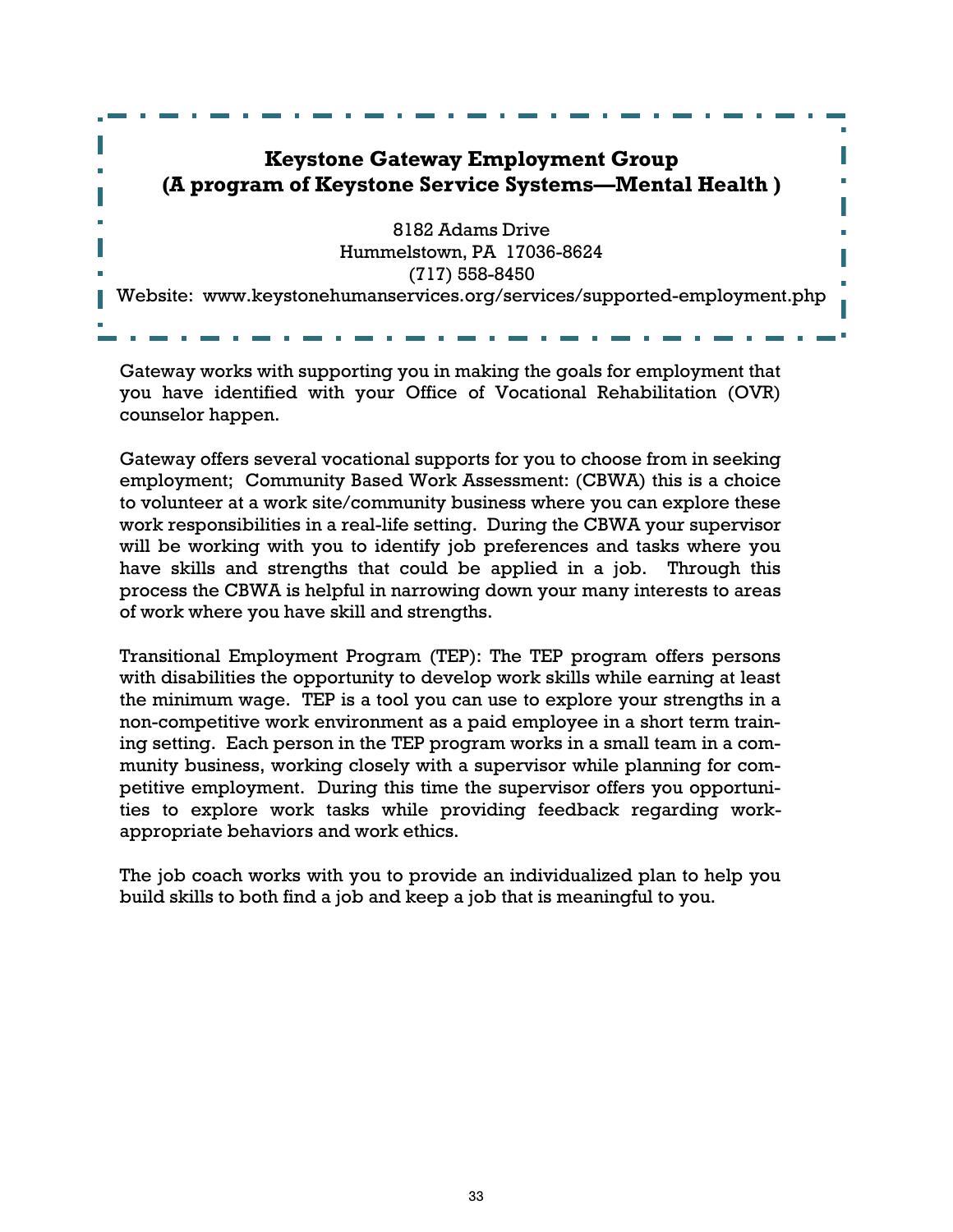![](_page_33_Picture_0.jpeg)

Our purpose is to support and empower people on a personal journey of recovery. Working together with the person, we explore opportunities for community-based, hope-filled relationships. We support growth and individual choices that lead to lives filled with dignity and respect, and valued social roles. Keystone Intensive Case Management helps individuals with mental health concerns obtain the supports, resources, and treatment they need to

| <b>Leadership Council of Keystone Human Services</b> |
|------------------------------------------------------|
|                                                      |
| 8182 Adams Drive                                     |
| Hummelstown, PA 17036-8624                           |
| $(717)$ 558-8450                                     |
|                                                      |

Individuals receiving services or graduated from KHS are invited to work with management to create recover-based services, create and attend trainings and evaluate services. Individuals are also connected with advocacy trainings in the community.

| L.H.A.C.C.<br>(Latino Hispanic American Community Center) |
|-----------------------------------------------------------|
| 1319 Derry Street                                         |
| Harrisburg, PA 17106                                      |
| $(717)$ 232-8300                                          |
| Website: www.lhacc.org                                    |
| E-mail: admin@lhacc.org                                   |

Offers informational and referral services for Latin Hispanic Americans. No Appointment necessary. Offers social, legal, educational, housing, financial, health care, employment, transportation, and bilingual services programs.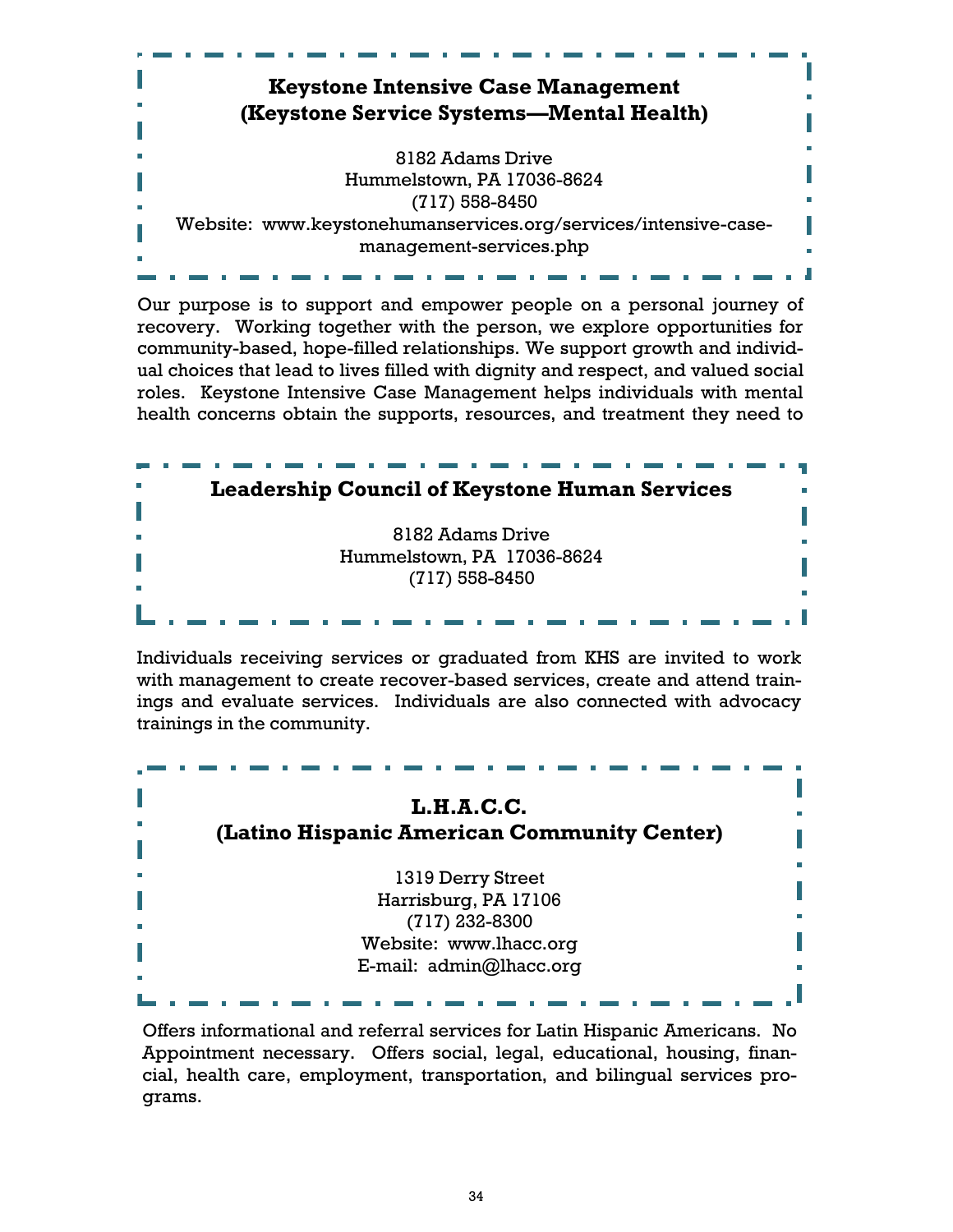# **Northwestern Human Services ACT (Assertive Community Treatment Team)** 1801 North Front Street Harrisburg, PA 17102 Website: www.parecovery.org/services\_act.shtml

Assertive Community Treatment (ACT) is a service providing comprehensive community-based treatment to persons with serious mental illness. It is a self -contained mental health program made up of a multidisciplinary mental health staff, including a peer specialist, who work as a team to provide the treatment, rehabilitation, and support services people need to achieve their goals. ACT services are individually tailored for each person through relationship building, individualized assessment and planning, and active involvement which enable each to find and live in their own residence, to find and maintain optimism and recover. Operating as a continuous treatment service, the ACT team shall have the capability to provide comprehensive treatment, rehabilitation, and support services as a self-contained service unit.

Work-Related Services are those services that help consumers value, find, and maintain meaningful employment in community-based job sites. These include but are not limited to: Assessment of job-related interests and abilities; Assessment specific behaviors that interfere with the consumer's work performance; Development of an ongoing employment rehabilitation plan to help each consumer establish the skills necessary to find and maintain a job; Individual supportive therapy to assist consumers to identify and cope with mental illness symptoms that may interfere with their work performance; Onthe-job or work-related crisis intervention; Work-related supportive services, such as assistance with grooming and personal hygiene, securing of appropriate clothing, wake-up calls, and transportation, if needed; Assisting persons in locating jobs that they are interested in, and making the initial contact with the employer to arrange for any accommodations as necessary or if requested by consumers. NHS ACT employs a vocational specialist to carry out these tasks and the activities are integrated with other ACT services.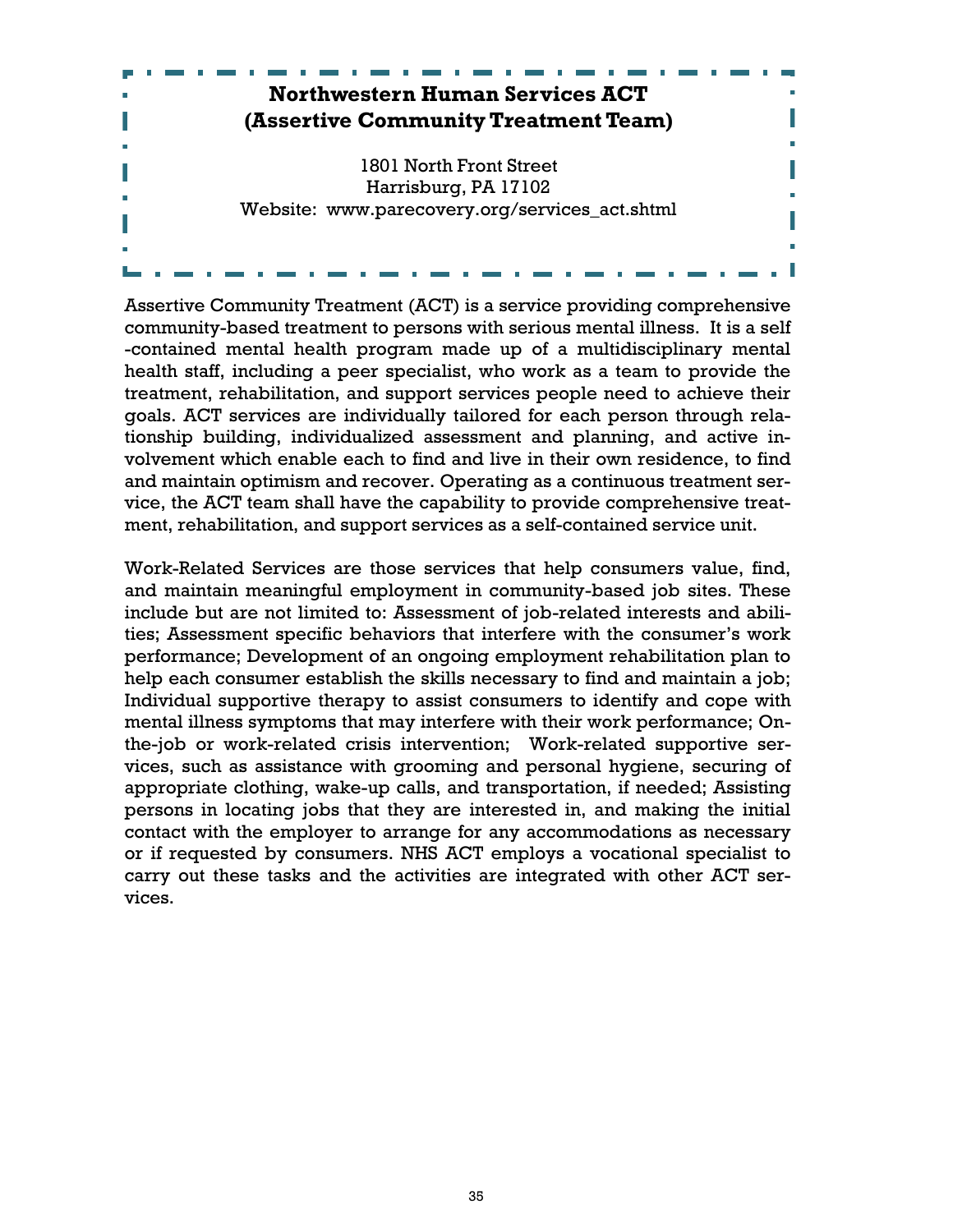![](_page_35_Picture_0.jpeg)

The Office of Vocational Rehabilitation serves people who have physical, mental and/or emotional disabilities that present a substantial impediment to employment and can benefit in terms of an employment outcome. OVR is an application, and eligibility program. Services are provided to eligible individuals to prepare for, enter into, engage in or retain employment. Some services that may be available are: diagnostic services, vocational evaluation, vocational guidance and counseling, restoration services, training and placement assistance. The services you receive will be arranged to meet your individual needs. Not everyone will need every service. When you apply to OVR for help with employment, a vocational counselor will be assigned to work with you through this process.

![](_page_35_Picture_2.jpeg)

Specializes in career preparation programs, offers individual and group counseling for single parents and homemakers. Offers free workshops on topics of employment and education programs.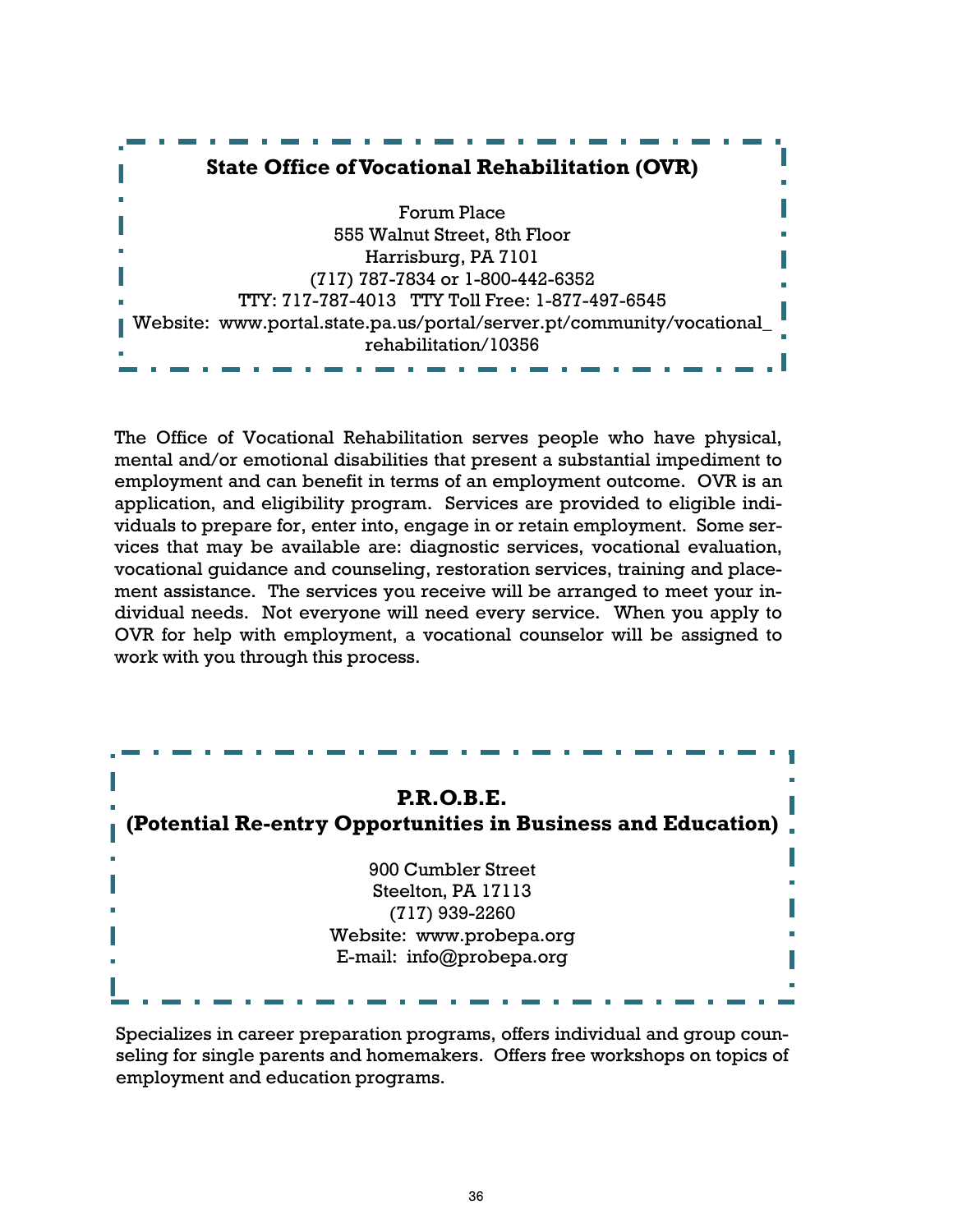|  |  |  | The Program                    |  |  |  |  |  |
|--|--|--|--------------------------------|--|--|--|--|--|
|  |  |  |                                |  |  |  |  |  |
|  |  |  | 1515 Derry Street              |  |  |  |  |  |
|  |  |  | Harrisburg, PA 17104           |  |  |  |  |  |
|  |  |  | $(717)$ 238-9950               |  |  |  |  |  |
|  |  |  | Website: www.theprograminc.org |  |  |  |  |  |
|  |  |  | E-mail: info@theprograminc.org |  |  |  |  |  |
|  |  |  |                                |  |  |  |  |  |
|  |  |  |                                |  |  |  |  |  |

The mission of The Program is to serve and support women who have been involved in the criminal justice system in order to prevent recidivism and to promote productive crime-free lives. Assists female offenders in searching for and keeping employment. Also assist in GED classes.

![](_page_36_Picture_2.jpeg)

Helping people with mental challenges and homelessness to select, secure, and maintain employment that reflects their interests, abilities, and needs.

A "job coach" is in partnership with the job seeker and employer to individualize the training process, and will provide job site training if needed.

An employment professional works with businesses to develop a detailed analysis of the job, refer qualified workers for interviews, and suggest alternatives when needed.

Community-based situational assessments provide a paid, time-limited work exposure to identify employment goals and barriers.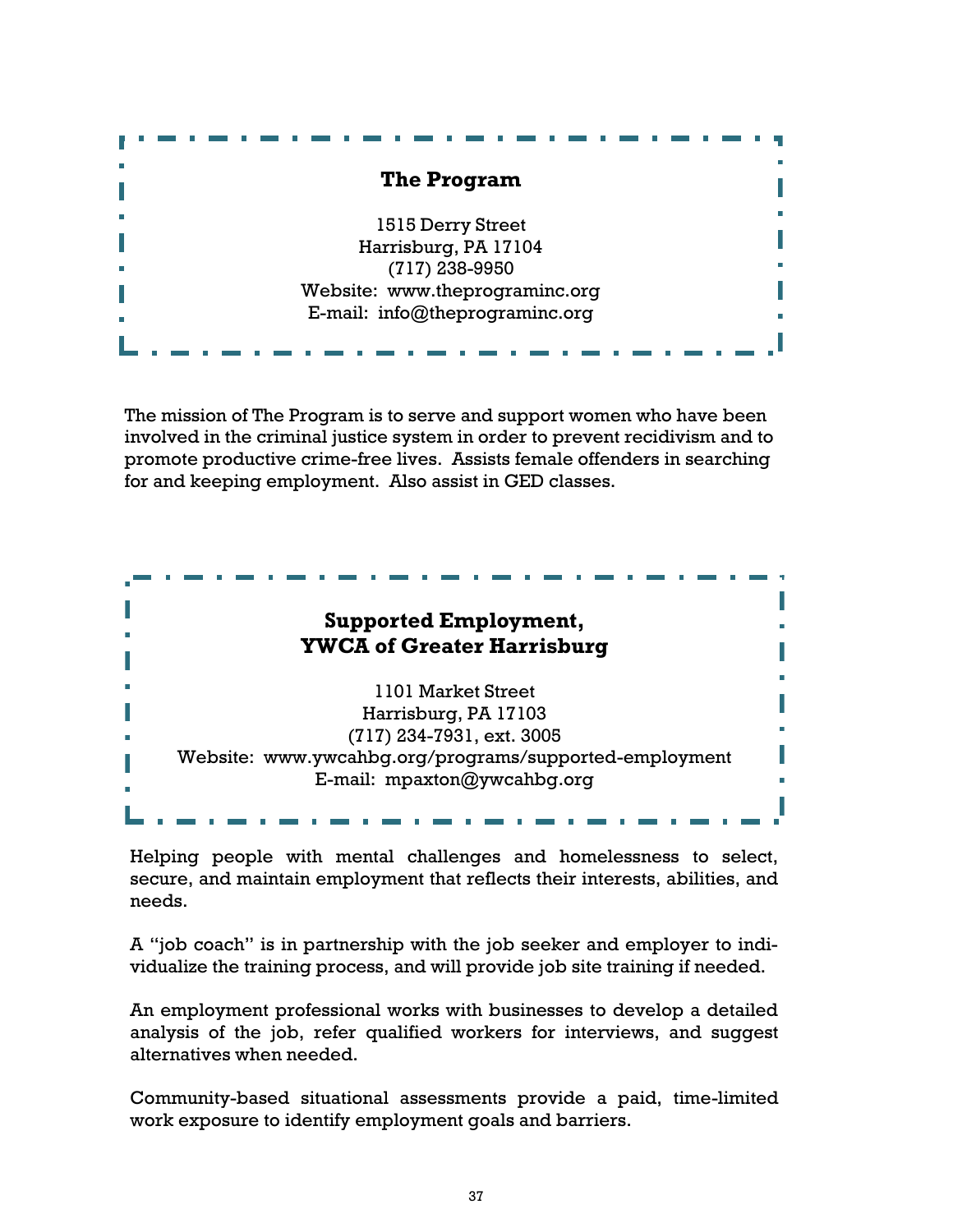# **Tri-County Opportunity Industrialization Center (OIC) Adult Learning Center** 500 Maclay Street Harrisburg, PA 17110 (717) 238-7318 Website: www.tricountyoic.org

Adult learning center - Provides academic, vocational, and workforce education classes. Offers basic literacy skills, basic workplace foundation skills, helps you earn GED, and acquire vocational skills.

Provides support services to help students succeed in school and make the transition into continuing education and employment. Twenty sites in Cumberland, Dauphin, Perry, and York counties.

![](_page_37_Picture_3.jpeg)

The YWCA is providing employment readiness programs to homeless veterans in Dauphin, Cumberland, York, Lebanon, and Perry counties. Training is provided for making career choices, business technology, job sear strategies, resume preparation, and interview skills.

Transitional housing is provided through the sponsorship of 16 beds at the YWCA, and a case manager assists in obtaining services such as medical treatment, drug and alcohol treatment, mental health services, and job training.

Veterans are assisted in accessing other services such as health care, public assistance, VA benefits, and job transportation.

Any person who served on active duty in the US Military or in the National Guard or Reserves and received any type of discharge other than "Dishonorable". Services are provided to homeless female veterans and veterans with families to find housing.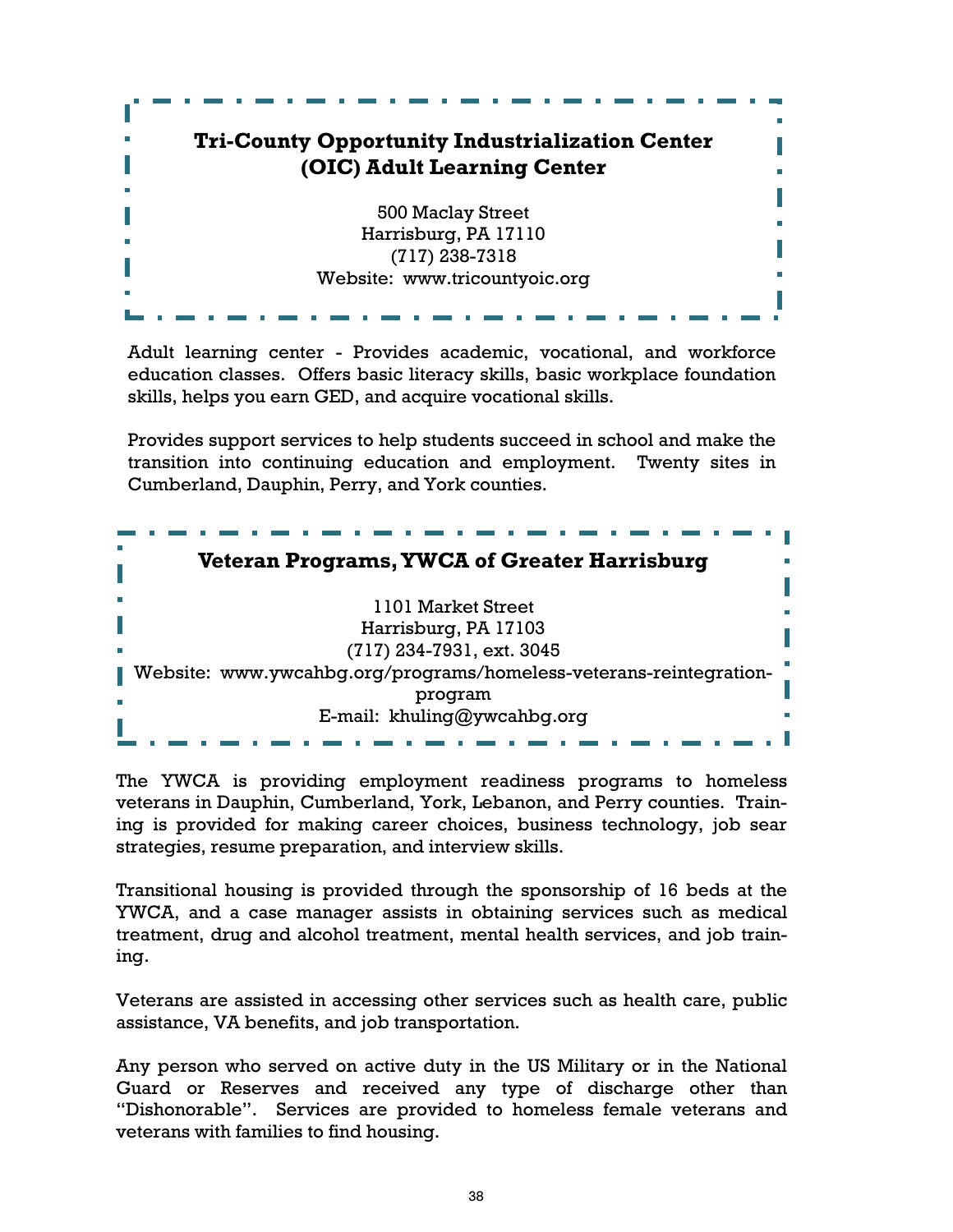![](_page_38_Picture_0.jpeg)

A free resource that will "guide you to agencies and programs" that will help you get a job. Designated for PA residents who have a disability, receive Social Security and/or Medicaid/Medicare benefits, for those who really want to join the workforce. For Youth In Transition - help to search for jobs, obtain job training, maintain a job, job coaching, and identify accessible schools to further education.

![](_page_38_Picture_2.jpeg)

Serves homeless, singles, parents, veterans and community, with or without physical and mental health issues. Residing in shelters, transitional housing. Also partners with CEEED, the Center for Education, Employment, and Entrepreneurial Development.

Housing and homeless services, violence intervention and protection. Family visitation services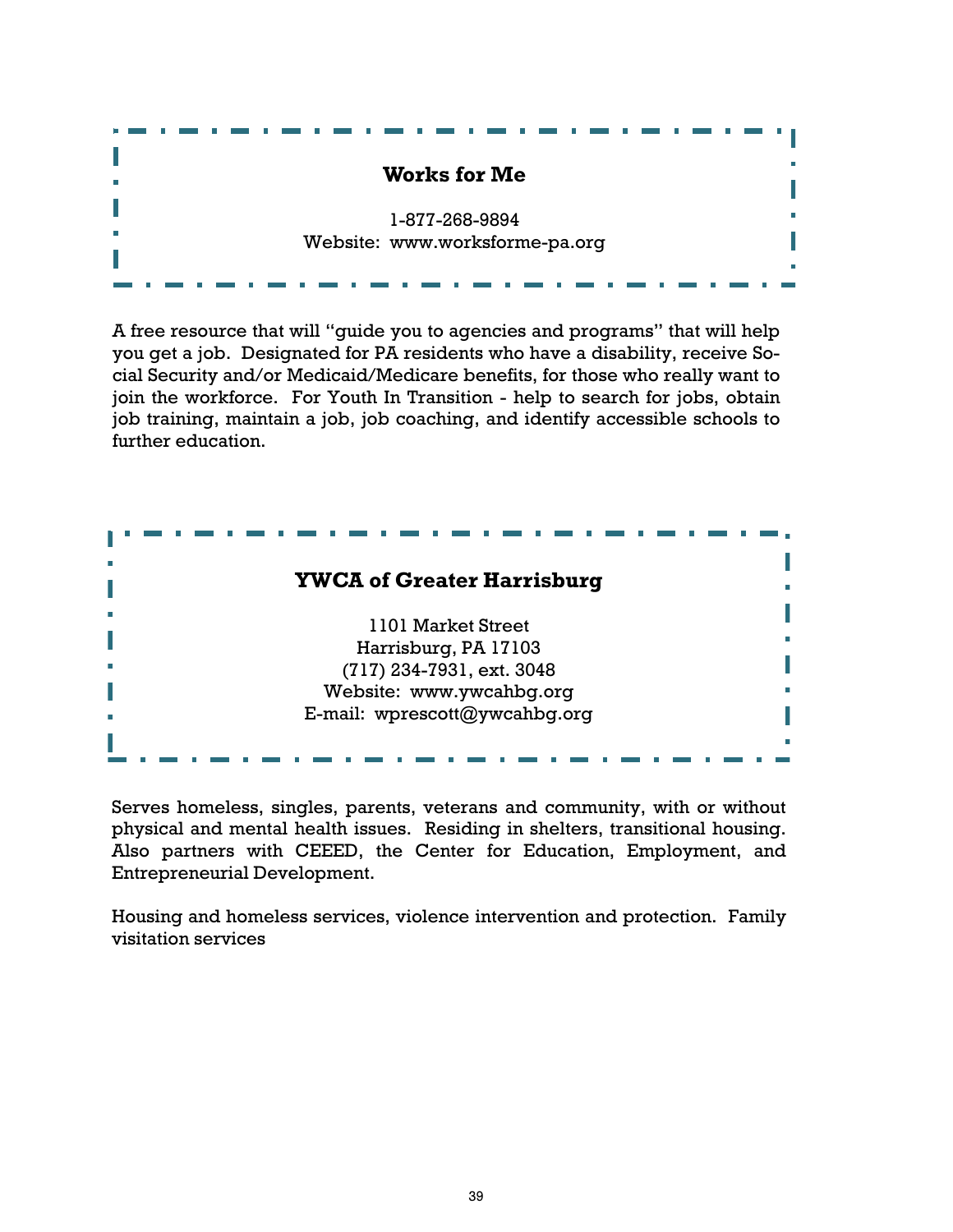| My Notes |  |
|----------|--|
|          |  |
|          |  |
|          |  |
|          |  |
|          |  |
|          |  |
|          |  |
|          |  |
|          |  |
|          |  |
|          |  |
|          |  |
|          |  |
|          |  |
|          |  |
|          |  |
|          |  |
|          |  |
|          |  |
|          |  |
|          |  |
|          |  |
|          |  |
|          |  |
|          |  |
|          |  |
|          |  |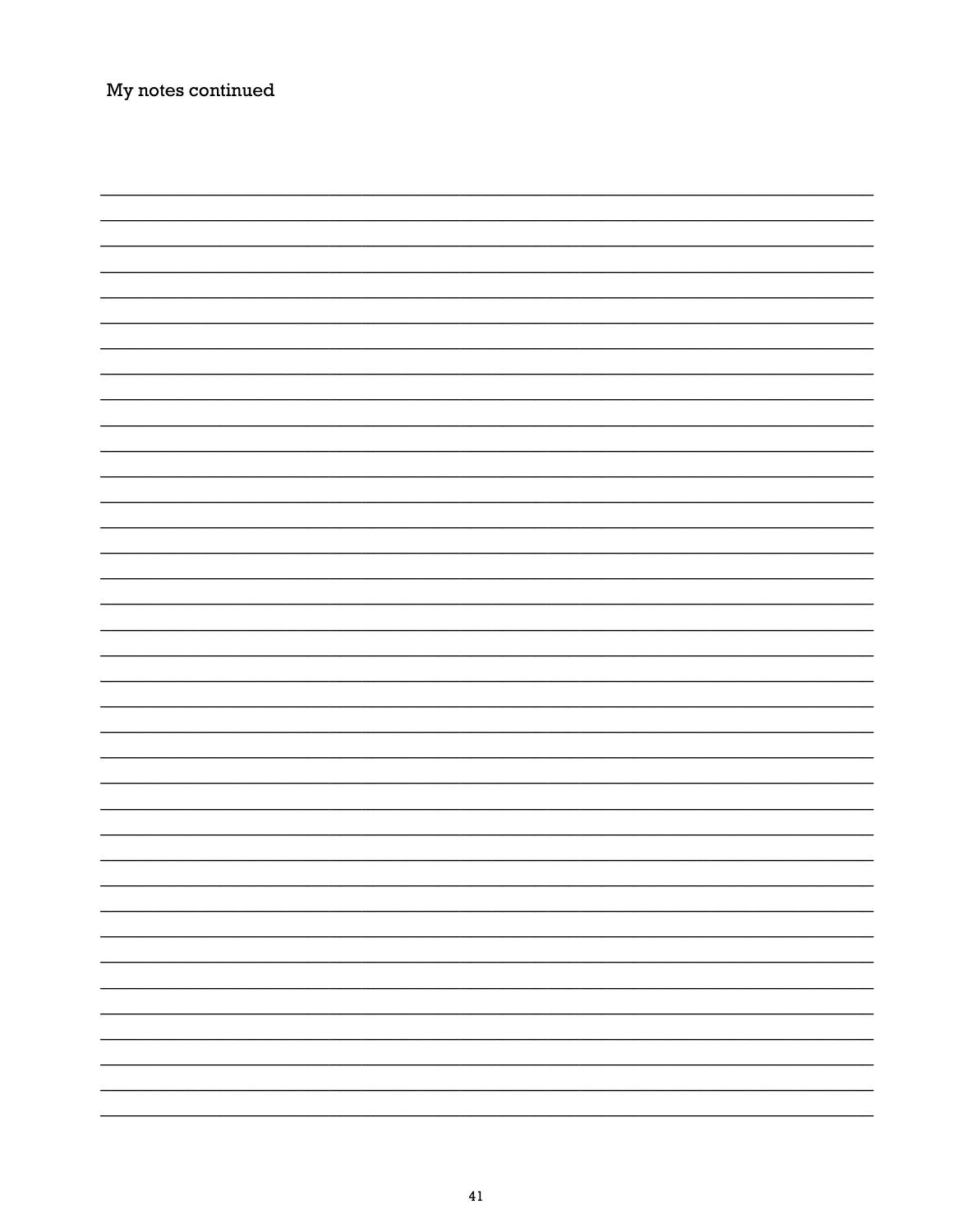# **O r g a n i z a t i o n I n d e x**

#### **A**

ACT, 34

#### AHEDD, 27

American Association of Retired Persons (AARP), 27

Aurora, 28

## **B**

#### **C**

CareerLink, 28

Case Management Unit (CMU), 29

Center for Employment, Education, and Entrepreneurial Development (CEEED), 29

Central PA Supportive Services (CPSS), 30

Christian Recovery Aftercare Ministry (CRAM), 31

#### **D E**

**F**

#### **G**

Gateway, 32

Goodwill Keystone Area, 31

Keystone Gateway, 32

# **H I**

**J K**

> Keystone Intensive Case Management, 33

#### **L**

Leadership Council of Keystone Service Systems, 33

Latino Hispanic American Community Center (L.H.A.C.C.), 33

#### **M N**

NHS Assertive Community Treatment Team (ACT), 34

#### **O**

OVR, 35

Potential Re-entry Opportunities in Business and Education (P.R.O.B.E.), 35 **P**

The Program, 36

#### **Q R**

#### **S**

State Office of Vocational Rehabilitation (OVR), 35

Supported Employment, YWCA, 36

#### **T**

Tri-County Opportunity Industrialization Center (OIC), 37

#### **U V**

Veteran Programs, YWCA, 37

Works for Me, 38

#### **X**

**W**

YWCA, 38 **Y**

#### **Z**